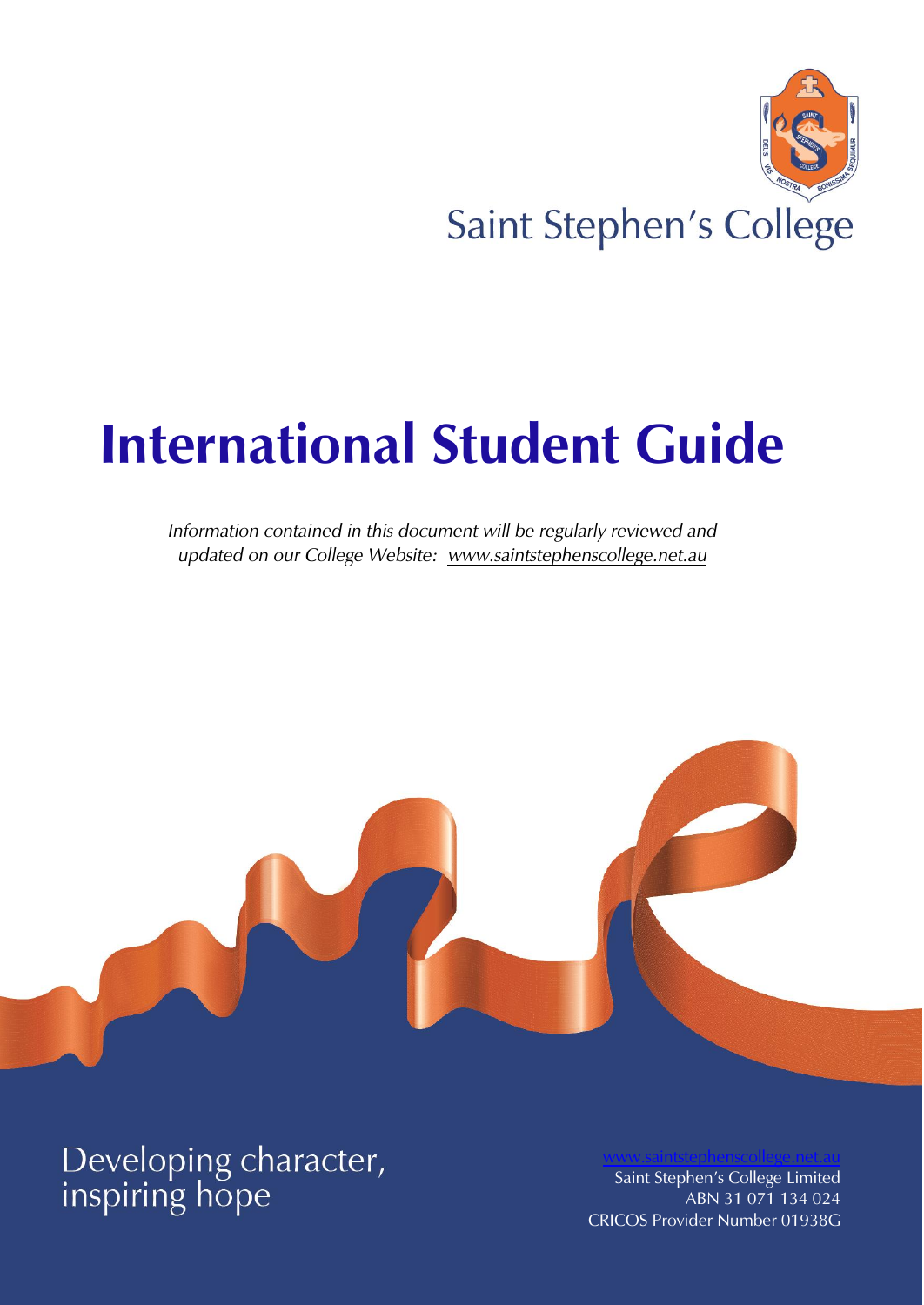Welcome to Saint Stephen's College International Student Guide!

I am sure you will find this guide helpful throughout your transition into Saint Stephen's College.

As the person responsible for the pastoral care of international students; I wish to personally open my door to you and your family, adult carers and friends at any time.

Saint Stephen's College recognises we are all members of a greater global community, and as such, aims to develop that global awareness in all its students and staff. Our policy is to foster the knowledge, skills and values that equip young people to involve themselves in human society, and the different environments in which people live.

We invite students from various countries, cultures, religions and nationalities to be part of our student population. We encourage international students to join our College from Preparatory (Preschool) to Year 12 (graduation).

The diversity in our College encourages all students to actively participate as a 'world citizen'. Our learning environment relies heavily on co-operative learning and action, sharing responsibilities, critical thinking and communication.

We aim to create and manage a supportive College community through exceptional pastoral care. Individual needs are carefully considered, whilst progress and development are continually monitored. It is our desire to provide all children with the foundations for achievement in all areas including social, emotional and behavioural wellbeing in the College environment, as well as for the world of tomorrow.

Moving to another country and starting a new school is often filled with trials and tribulations, especially in the beginning as we attempt to quickly learn 'the way'. There are no greater learning experiences than 'just being there and doing it'. In all areas, I aim to help you learn the Saint Stephen's way and make your education both enjoyable and beneficial.

I look forward to working with you and your families as we embark on our shared journey as members of the Saint Stephen's College family.

Yours sincerely

Sam Holmes **Executive Director of International Education**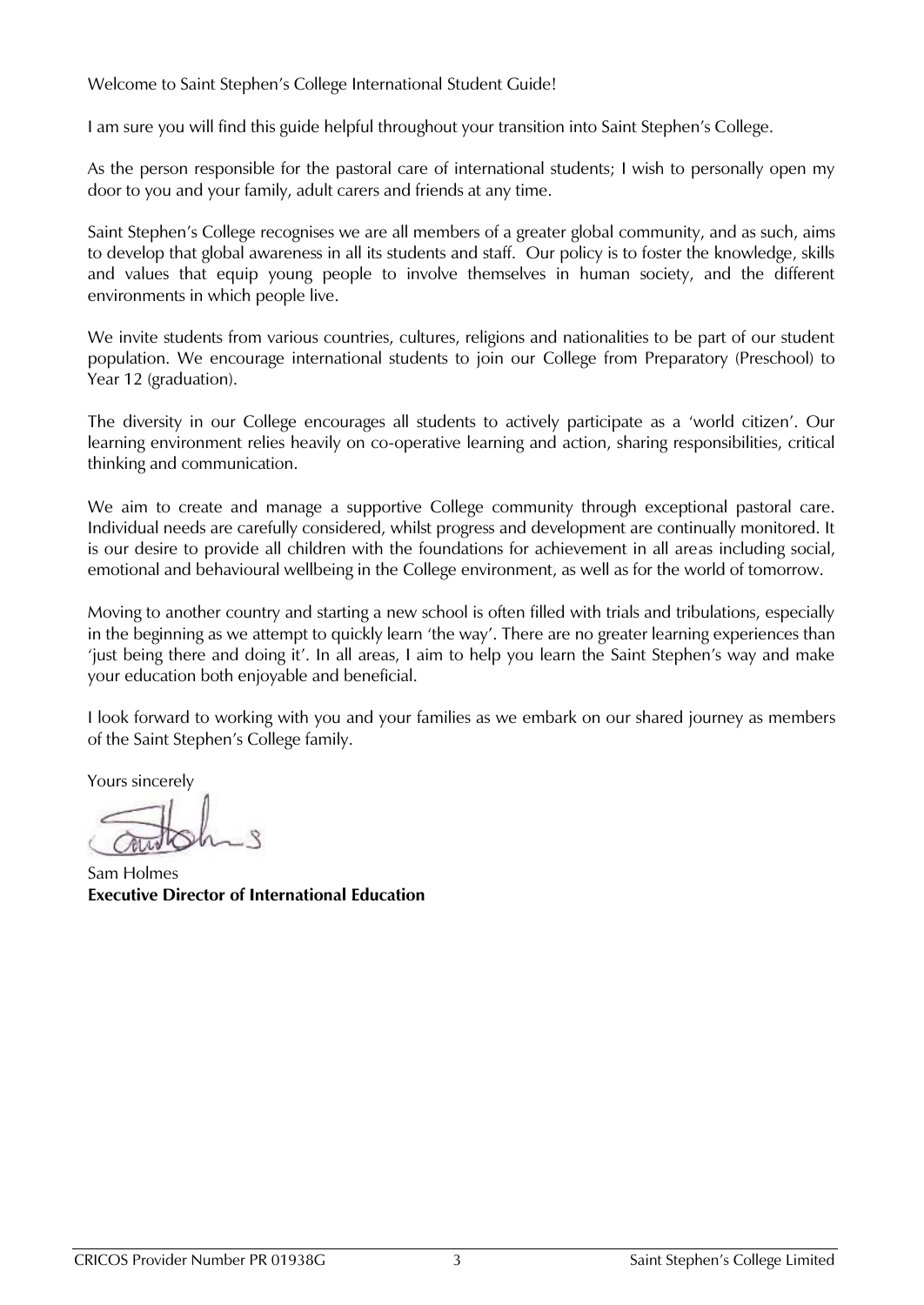## **CONTENTS PAGE**

## **Page Number**

| 1.                                                                      |  |
|-------------------------------------------------------------------------|--|
| 2.                                                                      |  |
| 3.                                                                      |  |
| 4                                                                       |  |
|                                                                         |  |
|                                                                         |  |
| 1.                                                                      |  |
| 2.                                                                      |  |
| 3.                                                                      |  |
| 4.                                                                      |  |
| Breach of visa conditions or failure to follow College policies23<br>5. |  |
|                                                                         |  |
|                                                                         |  |
|                                                                         |  |
|                                                                         |  |
|                                                                         |  |
|                                                                         |  |
|                                                                         |  |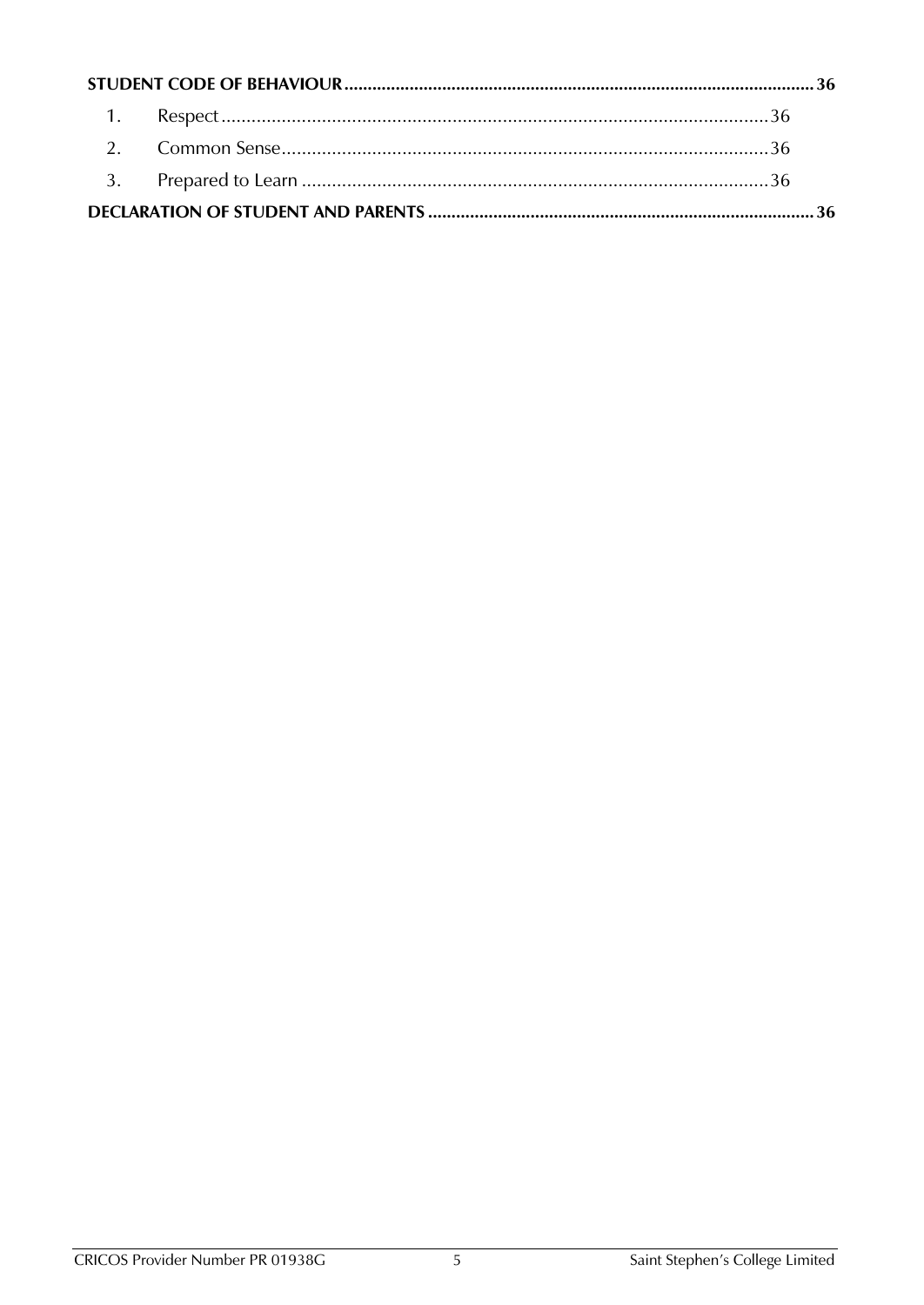#### <span id="page-4-0"></span>**SAINT STEPHEN'S COLLEGE**

Saint Stephen's College is an independent, co-educational, Christian day school on the Gold Coast, Queensland, catering for students from Preparatory (Preschool) through to Year 12 (Graduation).

We aim to develop a global perspective and build a community who share international links and partnerships by forming relationships that enhance our understanding of cultural diversity. We welcome students of many cultural and religious backgrounds and from various countries.

Saint Stephen's College exists to provide quality educational experiences to students in a Christian setting. We believe the growth of young people is best achieved from a holistic viewpoint with social, emotional, physical, intellectual, cultural and spiritual growth underpinning this approach.

We believe every young person has a right to achieve at his/her highest level in all he/she endeavours, and that these attempts should be highly valued and encouraged. Programs focus on the uniqueness and potential of each child.

We believe each child is a unique individual with his/her own unique potential. We work hard with teachers and parents/adult carers (whether that be in Australia or overseas) to develop each child's talents and attributes by supporting them to achieve their dreams. We encourage each child to develop their natural talents and to acquire new skills during their time at the College.

In support of its approach to learning, Saint Stephen's College believes that young people learn best in an environment in which they feel valued and happy. Happiness and self-worth are the cornerstones of all growth and learning, regardless of age.

#### **Educational Standards**

Saint Stephen's College is committed to providing and maintaining high professional standards in both the marketing and delivery of its education programme. This includes safeguarding the welfare and interests of all students, providing exceptional facilities and resources, and using appropriate and effective methods of instruction. These principles are embedded within the Mission Statement of Saint Stephen's College.

#### **The Mission of our College**

*"We develop character and inspire hope"*

## <span id="page-4-1"></span>**Our Vision**

*"Saint Stephen's College will be a learning community centred on Christian principles. As such, it will foster self-directed, determined, courageous and skilful people of substance who will make a positive*  difference to their communities while they are at school and when they graduate. Our students will *leave Year 12 with a strong sense of who they are and with the courage and skills to thrive in the 21st Century."*

## <span id="page-4-2"></span>**Marketing**

Saint Stephen's College will market its programs with integrity, professionalism and accuracy, avoiding vague or misleading statements. Students will be given accurate information about the courses offered and the facilities provided. When providing information to prospective students no false or misleading comparisons will be drawn with any other institution or course.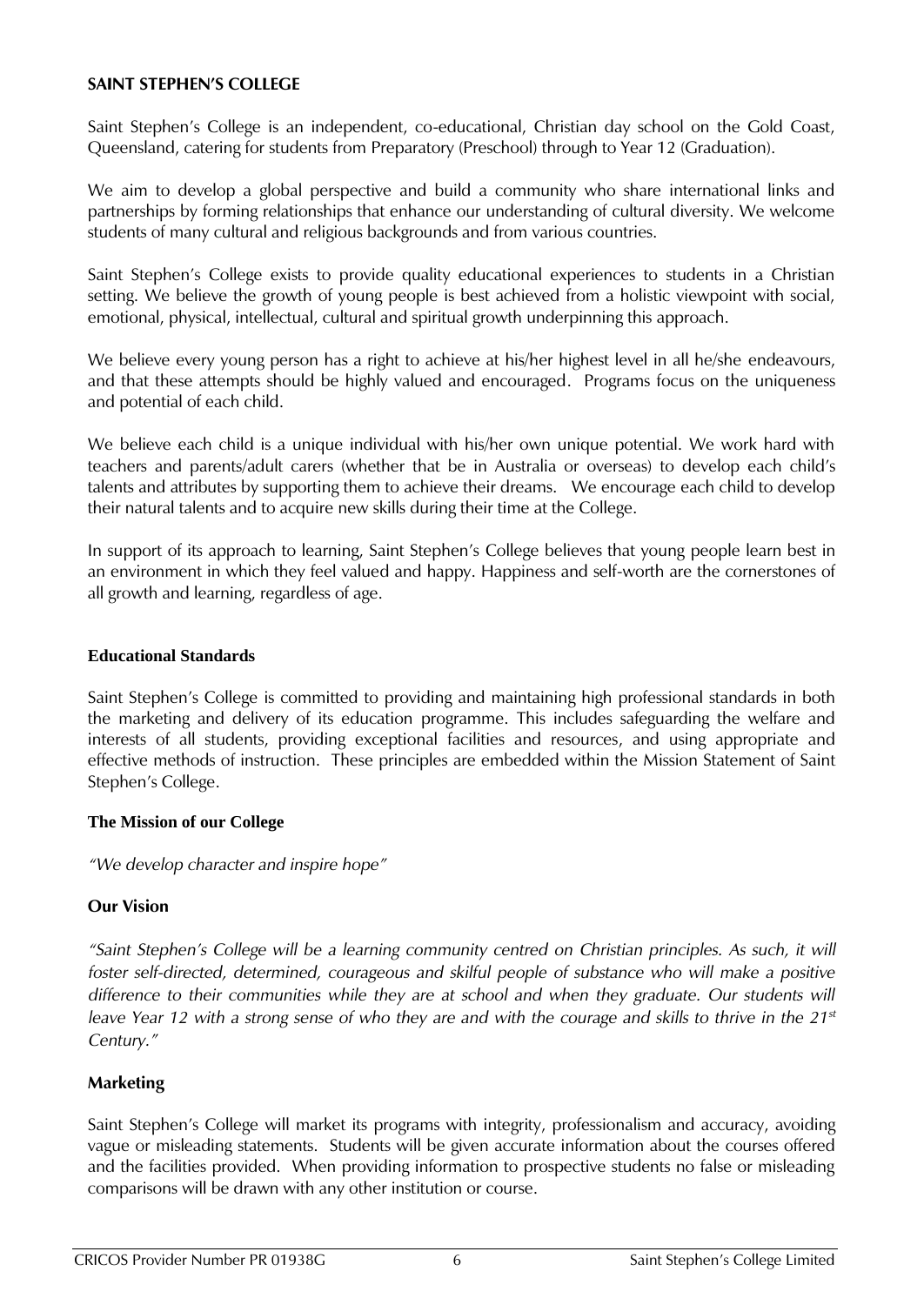## <span id="page-5-0"></span>**Accreditation**

Saint Stephen's College is an approved College under the Accreditation of Non-State Schools Act, 2001 and the Education (International Students) Act, 1996.

Saint Stephen's College is registered on the Commonwealth Register of Institutions and Courses for International Students (CRICOS). The CRICOS Provider number is: **PR 01938G.**

## <span id="page-5-1"></span>**Courses**

Saint Stephen's College offers Preparatory to Year 12 courses. Saint Stephen's College has three courses:

Primary School Studies Years P-6 Boys & Girls Junior Secondary Studies Years 7-10 Boys & Girls Senior School Studies Years 11-12 Boys & Girls

International students are eligible for the Queensland Tertiary Entrance Statement (Provisional) and the Queensland Certificate of Education (Provisional) at the end of Year 12 if they meet the requirements specified by The Queensland Curriculum and Assessment Authority. [\(www.qcaa.qld.edu.au\)](http://www.qcaa.qld.edu.au/)

## **Course Credit**

Saint Stephen's College will assess all applications for entry into the College. Course credit may only be offered as outlined below.

- □ For students transferring from interstate up to year 10, the school does not offer course credit and entry into any course is subject to the assessment of the school.
- $\Box$  For students transferring from interstate in Year 11 and the beginning of year 12, the student may receive course credit for units completed based on evidence provided of studies undertaken under the relevant state or territory curriculum assessment authority or nationally accredited framework

#### <span id="page-5-2"></span>**Information**

The following information is provided on the initial enquiry and is accessible through [Enroller:](https://enroller.app/saint-stephens-college-au/enrolment-application)

- [International Student Guide](https://www.saintstephenscollege.net.au/international-students/enrolment-process/)
- [Application for Enrolment](https://enroller.app/saint-stephens-college-au/enrolment-application) (on-line through Enroller)
- [Homestay Application Form](https://www.saintstephenscollege.net.au/international-students/accommodation/)
- [Term Dates](https://www.saintstephenscollege.net.au/quick-links/term-dates/)
- [Medical Form](https://www.saintstephenscollege.net.au/resources/medical-information-form/)
- [Fee Schedule](https://www.saintstephenscollege.net.au/international-students/school-fees-international-students-2/)
- [ESOS Student fact sheet](https://internationaleducation.gov.au/Regulatory-Information/Documents/esosstudentfactsheetv4%20-%20Final%20clean%20copy.pdf) (Australian laws protect international students)
- [Click here](http://www.saintstephenscollege.net.au/international-students/international-courses/) to view course content.
- [Click here](http://www.saintstephenscollege.net.au/our-college/life-saint-stephens-college/) to view the school facilities, equipment and learning resources available to students.
- [Click here](https://www.studyqueensland.qld.gov.au/Live/Cities/Gold-Coast) to view information on the Gold Coast

Once the application is approved the College will formally offer the position and enter into the written agreement including the statement of payment.

The student and accompanying family members sign written agreement and declaration page of the International Student Guide before or at the same time as paying the fees.

Confirmation of Enrolment (CoE), CAAW (if applicable) and Overseas Student Health Cover (if applicable) are issued.

Student will receive a pre-arrival orientation information.

Students will receive an orientation on arrival and again will receive the International Student Guide.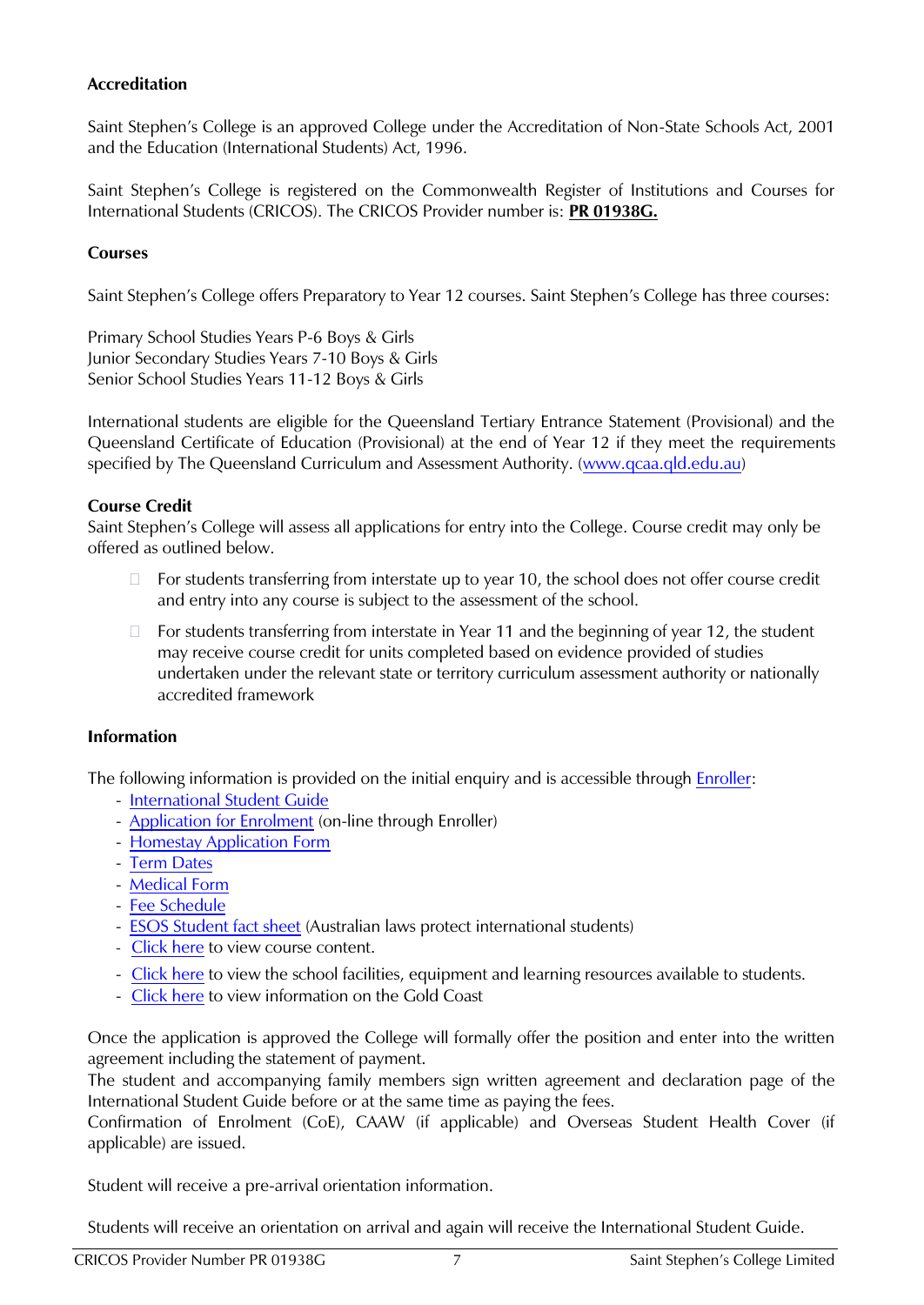## <span id="page-6-0"></span>**Education Agents**

Education agents are engaged to formally represent Saint Stephen's College under the following conditions:

- 1. The education agent agrees to comply with the requirements of Standard 4 in the 2018 National Code, including
	- a) Declaring in writing and taking reasonable steps to avoid conflicts of interests with any duties as an education agent representing Saint Stephen's College (St 4.3.1)
	- b) Observing appropriate levels of confidentiality and transparency in dealings with overseas students or intending overseas students (St 4.3.2)
	- c) Acting honestly and in good faith, and in the best interests of the student (St 4.3.3)
	- d) Having appropriate knowledge and understanding of the international education system in Australia, including the [Australian International Education and Training Agent Code of](https://internationaleducation.gov.au/News/Latest-News/Documents/Australian%20International%20Education%20and%20Training%20-%20Agent%20Code%20of%20Ethics.pdf)  [Ethics](https://internationaleducation.gov.au/News/Latest-News/Documents/Australian%20International%20Education%20and%20Training%20-%20Agent%20Code%20of%20Ethics.pdf) (St 4.3.4)
	- e) The education agent signs and abides by the conditions of the School's written agency agreement
	- f) The education agent responds appropriately at School monitoring activities and corrective and preventative action, and understands the grounds for termination of agreement as outlines in Standard 4.4 of the 2018 National Code
	- g) The education agent accurately promotes the services and facilities provided by the school and uses up to date marketing material as supplied by the school.
	- 2. Saint Stephen's College will not accept a student from an education agent if it is known or suspected at any time that the agent:
		- a) Engages in or has previously engaged in dishonest practices;
		- b) Deliberately attempts to recruit a student within the first six months of that student's study in their first registered school sector course with another provider;
		- c) Facilitates the enrolment of international students who do not comply with the conditions of their student visa conditions or is not a bona fide student, or
		- d) Provides immigration advise where he/she is not authorised to do so under the Migration Act 1958

Saint Stephen's College may receive a student enrolment application from an education agent on behalf of the parent. As the education agent has not been engaged by the school to formally recruit students on the school's behalf, such an agent would fall outside the scope of NC St 4.

A list of education agents with whom the school has a formal written agreement are listed on the home page of Saint Stephen's College website and is readily available to students and regulators.

Saint Stephen's College enters and keeps up to date details about education agents with whom the school has a formal written agreement in PRISMS.

Information provided about education agents includes at a minimum:

- Agency Name
- Name of principal agent
- Legal entity of agency
- Street address(es) of agency
- Business email
- Phone number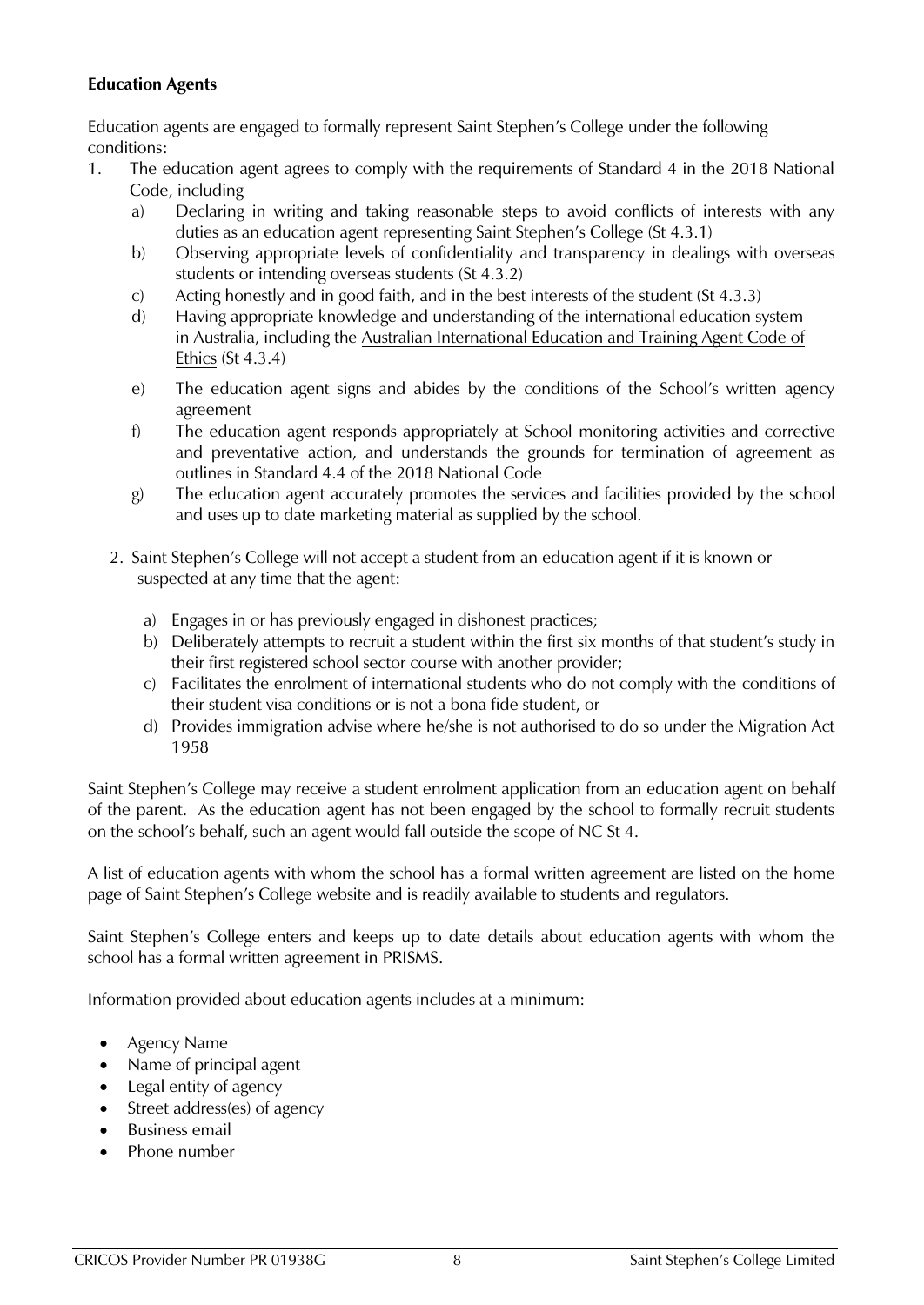#### <span id="page-7-0"></span>**ENTRY REQUIREMENTS POLICY**

Saint Stephen's College will consider enrolment applications from students wishing to apply for a Student Visa, subject to compliance with conditions set by Saint Stephen's College, and taking into account legislative requirements of the State of Queensland and the Commonwealth of Australia, including any requirements to undertake extra tuition to learn English to meet the English language proficiency standard needed to enter mainstream classes.

Applications for enrolment must be made on the Saint Stephen's College [Enroller](https://enroller.app/saint-stephens-college-au/enrolment-application) platform.

Application for Enrolment must be correctly completed through [Enroller,](https://enroller.app/saint-stephens-college-au/enrolment-application) and be accompanied by the following documentation to support the application:

- Copies of student report cards (in English if requested) from the previous two years of study, including a copy of the latest student report. The report should include assessments of academic performance and effort.
- Reference from the student's current or most recent school principal is also recommended if student report cards do not record student behaviour or assess commitment to studies.
- Completed subject selection form (for Year 7 onwards if requested).
- Photocopy of passport.
- Written evidence of proficiency in English as a second language. (If required)
- Completed homestay placement information and fee, if required.
- Completed enrolment through Enroller.
- Completed medical form.
- Letter of Offer from another registered provider if applicable.
- Application to the Queensland Assessment and Curriculum Authority (QCAA) for relaxation of completed Core requirements if applicable.

Where the above documents are not in English, certified translations in English may be required, with necessary costs to be met by the applicant.

An application for enrolment can be processed when all required documents are in the hands of the International Administration Department.

Application from overseas students are processed according to established policy and procedures, and are dealt with on their merits. Failure to disclose details required as part of the application process may later result in cancellation of enrolment.

Assessment procedures include an evaluation of reports from previous schools in the home country and of English language proficiency, either age-appropriate or sufficient for entry to the level of education applied for. International students who have English as a second language may be required to complete an English Proficiency Assessment to determine the appropriate level of EOL support.

Saint Stephen's College accepts academic records that are originals or certified copies where possible. In the case where the College is suspicious of any documents, the College will attempt to contact the school or language centre to confirm the details and legitimacy of the documents.

Students are placed one academic year below their age appropriate year level unless they have spent two years in a school where all subjects are taught in English or ascertained by further testing undertaken by Saint Stephen's College.

Onshore applications for Years 11-12, where the student is transferring from another CRICOS registered provider, will only be considered where the transfer, if accepted, allows the student to achieve a successful study outcome at the end of the enrolment.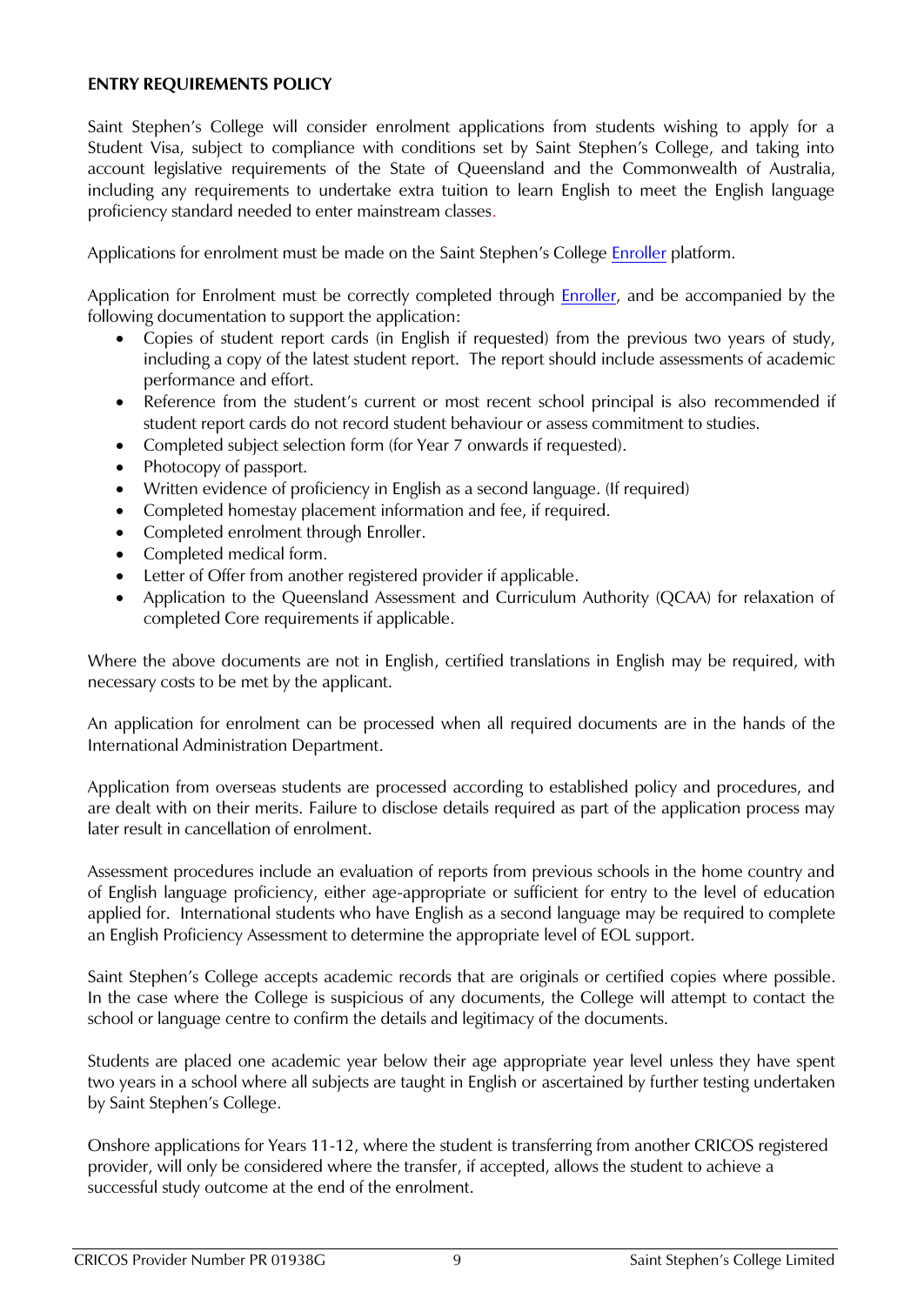Offshore applications for enrolment in Years 11-12 will not be considered after the Year 11 course has commenced/ unless the student can complete course assessment before the end of the first semester of Year 11.

Enrolment at Saint Stephen's College is conditional upon the acceptance of, and adherence to the 'Conditions of Entry' listed within the Enrolment proccess, and in other College publications.

Saint Stephen's College requires evidence that the applicant's academic ability and English proficiency is sufficient to successfully meet the entry and curriculum demands of the intended course. Students undertaking a package of courses will have their academic and English language capabilities reassessed prior to the commencement of each course in their enrolment package. This is a requirement under the 2018 National Code of Practice, Part B Standard 2.

## <span id="page-8-0"></span>**Academic Entry Requirements**

Students must provide evidence of two years of academic performance, social skills, commitment and effort appropriate to entry to the year level requested on the Application for Enrolment, or offered as an alternative point of entry by Saint Stephen's College in the Letter of Offer.

a. For Students Entering Year 1 to 7:

Saint Stephen's College requires a full education report on all subjects, particularly academic and English language performance assessments (see English Proficiency Requirements below), for each international student applying to enrol in the College. These reports must cover the previous twelve-month period, at least. Copies of the past two years reports are preferable.

With respect to other academic subjects – the student's report is to indicate that the international student is achieving consistently at a satisfactory level in most subjects. Preferable indications of effort levels/reference should reflect a serious student.

**b.** Students Entering Years 8 to 10 and Years 11 to 12:

Saint Stephen's College requires a full education report on all subjects, for each international student applying to enrol in the College.

These reports must cover the previous twelve-month period (two year period preferable). With respect to other academic subjects – the student's report is to indicate that the international student is achieving satisfactory results at most academic subjects. Preferably indications of effort levels should reflect a serious student.

The student should be achieving in a satisfactory category and display effort ratings reflective of adequate or above.

## <span id="page-8-1"></span>**English Language Proficiency Requirements**

Saint Stephen's College mainstream entrance requires evidence of sufficient proficiency in English to successfully meet the curriculum demands of the enrolled course.

Applicants are assessed individually based on the contents of their report cards and personal references, and may also be required to undertake a language proficiency test set by the school.

If supplied, Saint Stephen's College will assess evidence of English language proficiency presented by a school at the time of application, but reserves the right to confirm the student's English language proficiency through additional tests.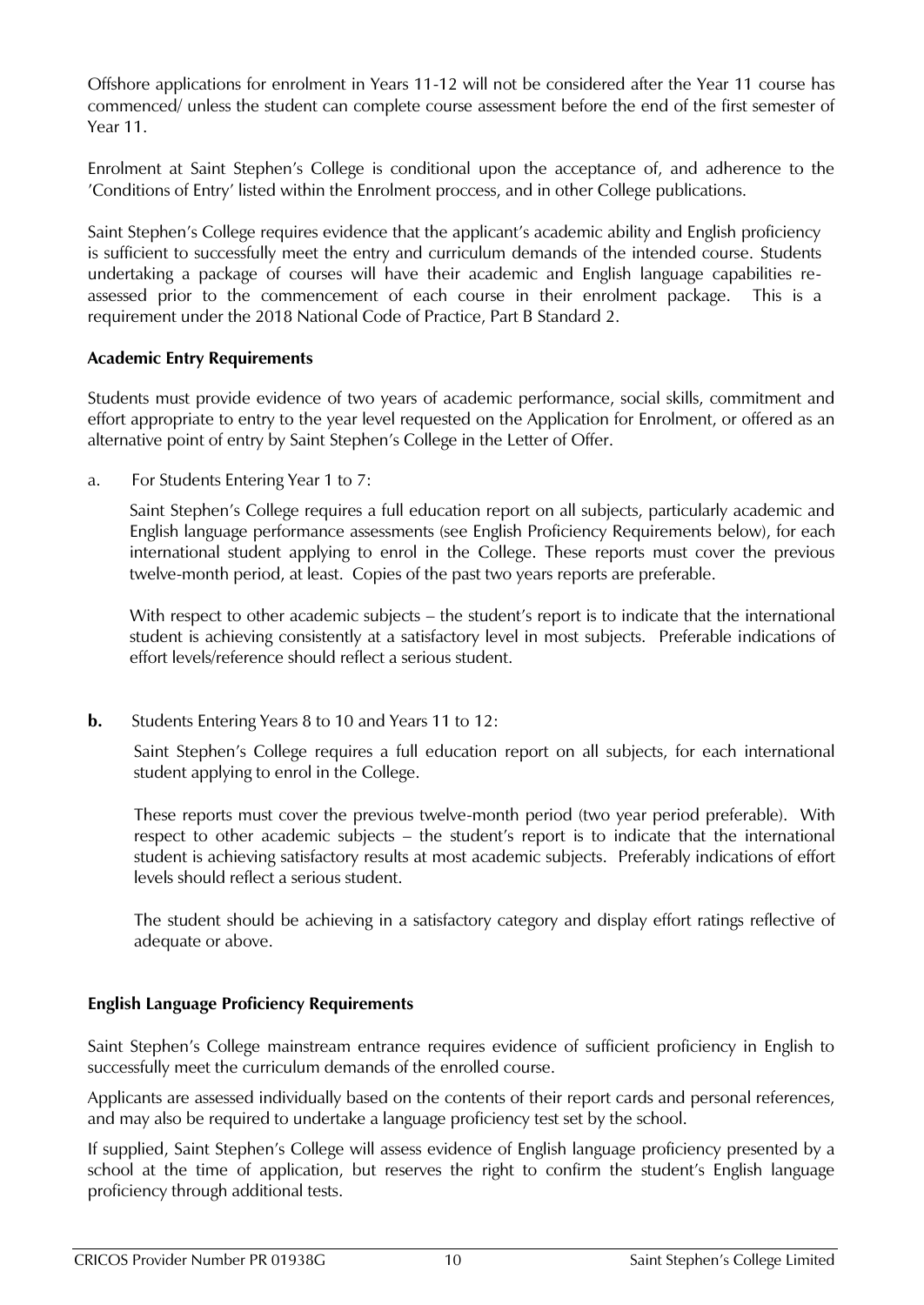There is an ability to organise to sit the Saint Stephen's College Mainstream Entrance Exam privately. Please contact international@ssc.qld.edu.au if you would like to investigate this option.

If not presenting appropriate evidence of English language proficiency at the time of the application, Saint Stephen's College will use, as a measure of assessing English Language Performance (against the National Languages and Literacy Institute of Australia), EOL Bandscales Saint Stephen's College will assess the student's application for entry based on satisfactory test results as follows:

| <b>For Entry To</b>                                                                                       | <b>AEAS</b> | <b>NLLIA</b> | <b>IELTS</b> | <b>TOEFL</b> |
|-----------------------------------------------------------------------------------------------------------|-------------|--------------|--------------|--------------|
| Primary School Studies Years P to 6<br>Boys & Girls (for Years P to 2 there is<br>no English requirement) | $40+$       | 4 or above   | 4 or above   | 34 or above  |
| Junior Secondary Studies Years 7 to<br>10 Boys & Girls                                                    | $60+$       | 5 or above   | 5 or above   | 45 or above  |
| Senior School Studies Year 11 to 12<br>Boys & Girls                                                       | $80+$       | 6 or above   | 6 or above   | 78 or above  |

Those students applying offshore for entry into Saint Stephen's College mainstream classes are to sit for a certified off-shore English test. The preferred offshore testing company for Saint Stephen's College is AEAS (Australian Education Assessment Services). Please contact the College or visit [www.aeas.com.au](http://www.aeas.com.au/) for your nearest testing centre. There is an ability to organise to sit the Saint Stephen's College Mainstream Entrance Exam privately. Please contact international@ssc.qld.edu.au if you would like to investigate this option.

Students should note that if their language proficiency is below the outlined above, they may be required to undertake the Saint Stephen's College Intensive English integrated mainstream subject which has a range of English levels from beginner to advanced.

If undertaking an Intensive English language course with another Provider before beginning mainstream studies, English language proficiency will be reassessed at the conclusion of the language course to ensure the student's level of proficiency is sufficient to allow them to commence their mainstream course.

Note that where a student cannot, or will not, meet the English language or academic requirements for entry into their first mainstream course, or a subsequent course undertaken as part of an enrolment package, Saint Stephen's College may choose to apply the Conditions of Enrolment outlined in the student's written agreement and the provisions of this Entry Requirements Policy – the outcome of which may result in the withdrawal of offer for enrolment on the grounds that entry requirements have not been met.

Alternatively, Saint Stephen's College may (at its discretion, and if appropriate) choose to offer:

- New mainstream enrolments entry into mainstream course at a lower year level.
- Continuing mainstream enrolments opportunity to repeat a year level as part of an academic intervention plan implemented by the school. Refer to the Student progress, attendance and course duration policy.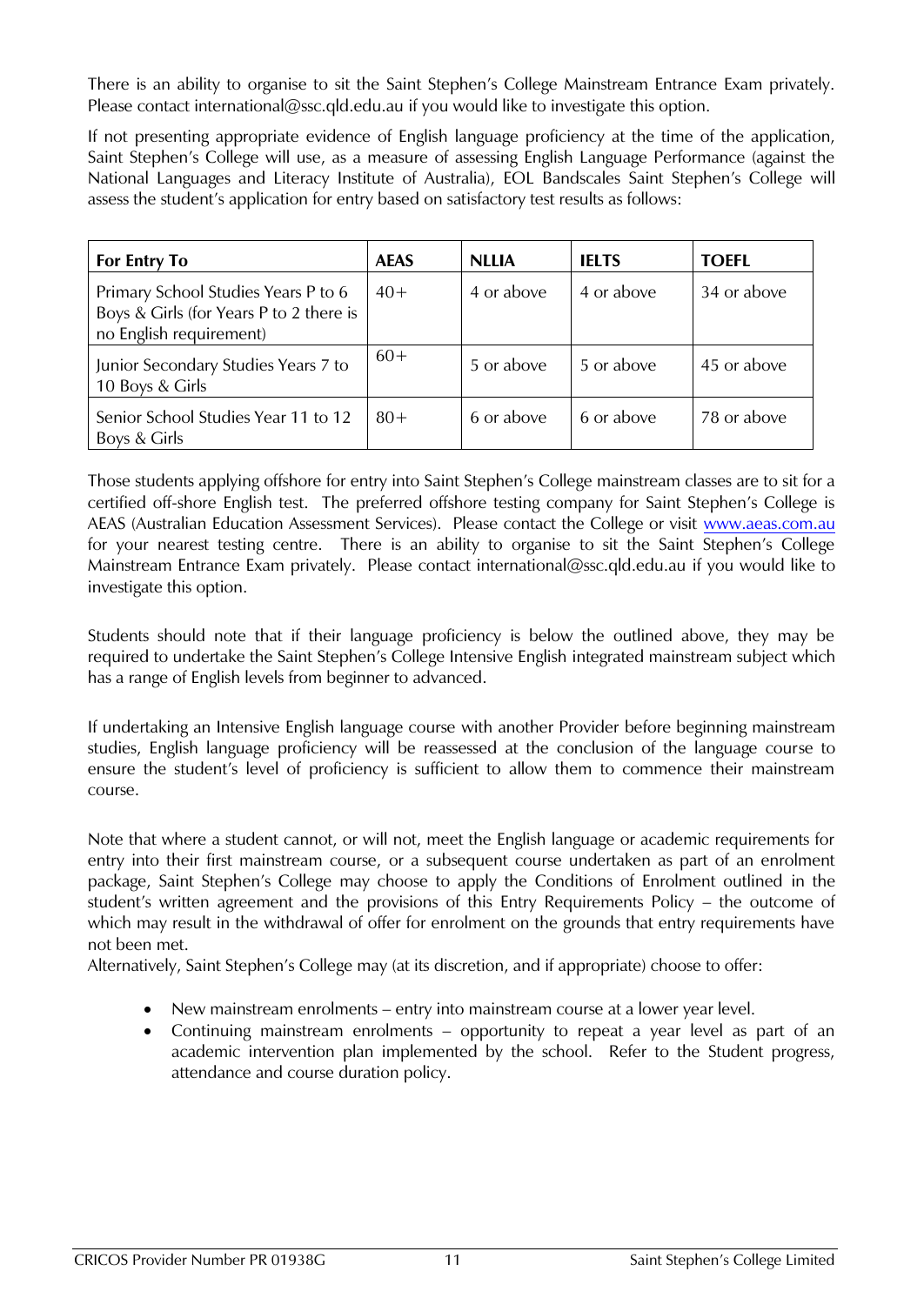## <span id="page-10-0"></span>**STUDENT ACCOMMODATION AND WELFARE POLICY**

Saint Stephen's College is a CRICOS-registered provider which enrols younger students under 18 years of age.

As part of the registration obligations Saint Stephen's College must satisfy Commonwealth and state legislation, as well as any other regulatory requirements, relating to child welfare and protection for any overseas student enrolled who is under 18 years of age.

These obligations include ensuring that all overseas students under 18 years of age are given age-and culturally-appropriate information on:

- who to contact in emergency situations, including contact number/s of a nominated staff member, and
- how to seek assistance and report any incident or allegation involving actual or alleged sexual, physical or other abuse.

Saint Stephen's College has documented procedures relating to child welfare and safety, and will implement these procedures in the event that there are any concerns for the welfare of a student under 18 years of age.

#### **Accommodation and care options for overseas students under 18 years**

Saint Stephen's College approves the following accommodation and care options for overseas students:

- 1. **The student will live with a parent or relative approved by the Department of Immigration.** In this case:
	- 1.1 The School does **not** provide a welfare letter (CAAW) via PRISMS. The student's family completes Form 157N and provides proof of relationship to Department of Immigration at the time of visa application for approval of these arrangements. The Department of Immigration must also approve any further change of welfare arrangements.
	- 1.2 If the adult responsible for the welfare, accommodation and other support arrangements for a student under 18 years holds a [Student guardian Visa \(subclass 590\),](https://immi.homeaffairs.gov.au/visas/getting-a-visa/visa-listing/student-590) all obligations and conditions of this visa must be met, including:
		- 1.2.1 not leaving Australia without the nominating student unless there are compassionate and compelling circumstances and the School has first approved alternative welfare and accommodation arrangements for the student for the adult's period of absence, and
		- 1.2.2 advising the Department of Immigration of any change of address, passport or other changes of circumstances.
	- 1.3 Saint Stephen's College requires holders of Student Guardian Visas to:
		- 1.3.1 maintain Overseas Visitor Health Cover for themselves and any dependent children living with them in Australia
		- 1.3.2 immediately advise the School of any change to address or contact details
		- 1.3.3 immediately advise the School if there are any compassionate or compelling reasons to travel overseas or not be at home for an extended period of time to care for the student.

If there is a valid reason for travelling overseas, and the School is able to approve alternative accommodation and care arrangements for the student for the period of student guardian visa holder's absence, the School will provide documentation approving temporary care arrangements for the student to the student's guardian and for the Department of Immigration via PRISMS.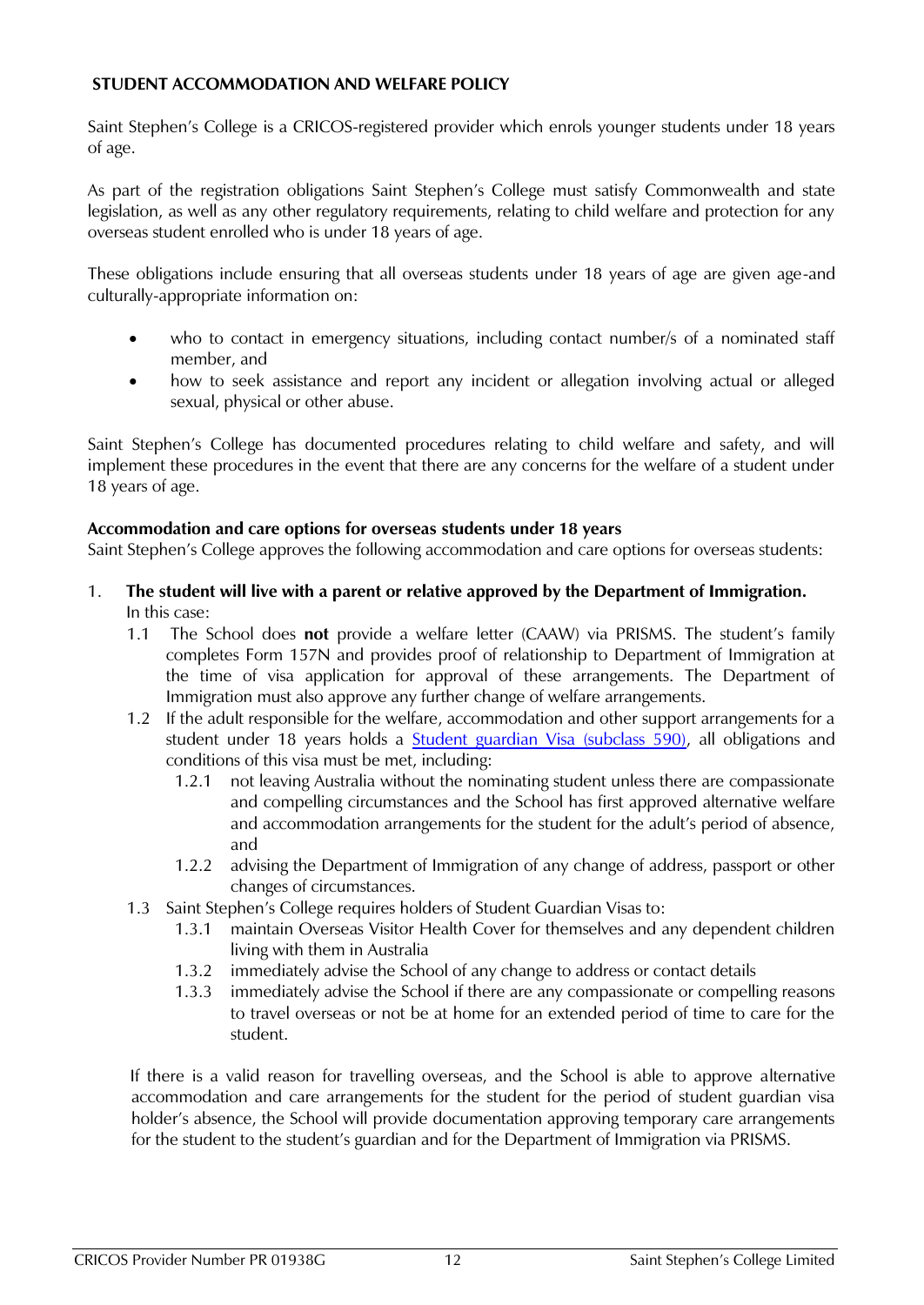If there is not a valid reason for travelling overseas, or if the School is not able to approve alternative accommodation and care arrangements for the student for the period of student guardian visa holder's absence, the student will need to travel overseas with the holder of the student guardian visa. In this case, the School will advise if compulsory attendance requirements will or will not be affected by the student's absence.

#### **2. The student will live in school approved accommodation and welfare arrangements and Saint Stephen's College will generate the welfare letter (CAAW) via PRISMS to accompany the student's Confirmation of Enrolment (CoE).**

Accommodation options that may be approved by Saint Stephen's College for full fee paying 500 (formerly 571) visa subclass students under 18 years of age, minimum age 10 years old include*:*

- 2.1 Homestay Program managed by Australian Student Accommodation. Please see Additional Information, below.
- 2.2 Private accommodation and care arrangements requested by the parent but approved by the School which meet all requirements under relevant state and commonwealth legislation.

Saint Stephen's College will maintain approval of accommodation and care arrangements until:

- a) The student completes the course and departs Australia
- b) the student turns 18 years
- c) any appeals processes in relation to Saint Stephen's College's intentions to cancel the student's enrolment has been finalised (including suspensions, cancellations, course progress and attendance)
- d) the student has alternative welfare arrangements approved by another registered provider
- e) a parent or nominated relative approved by the Department of Immigration assumes care of the student
- f) Saint Stephen's College has notified the Department of Immigration that it is no longer able to approve the student's welfare arrangements and has taken the required action after not being able to contact the student.

Any accommodation, welfare and other support arrangements for the student must be approved by Saint Stephen's College including arrangements provided by third parties.

Accommodation and care arrangements are checked prior to approval and at least every six months thereafter to ensure they are appropriate to the student's age and needs.

Any adults involved in or providing accommodation and welfare arrangements to the student have a blue card as appropriate [Blue Card Services](https://www.qld.gov.au/law/laws-regulated-industries-and-accountability/queensland-laws-and-regulations/regulated-industries-and-licensing/blue-card-services) website.

Any changes to approved arrangements must also be approved by the School.

If a student cannot be located and the School has concerns for his/her welfare, the School will contact the student's parents / legal guardian and notify the police and any other relevant authorities.

If a student for whom the School has issued a CAAW refuses to maintain approved arrangements, the School will report this to the Department of Immigration and advise the student to contact the Department of Immigration to ensure visa implications are understood**.** (See Department of Immigration office addresses at: [https://immi.homeaffairs.gov.au/help-support/contact-us/offices-and-locations/list\)](https://immi.homeaffairs.gov.au/help-support/contact-us/offices-and-locations/list).

In the event of a significant or critical welfare issue involving the student, and if determined necessary by the school, a parent, legal guardian or approved relative agrees to travel to a designated location within 3 days to assume care of the student until the situation has been resolved to the school's satisfaction.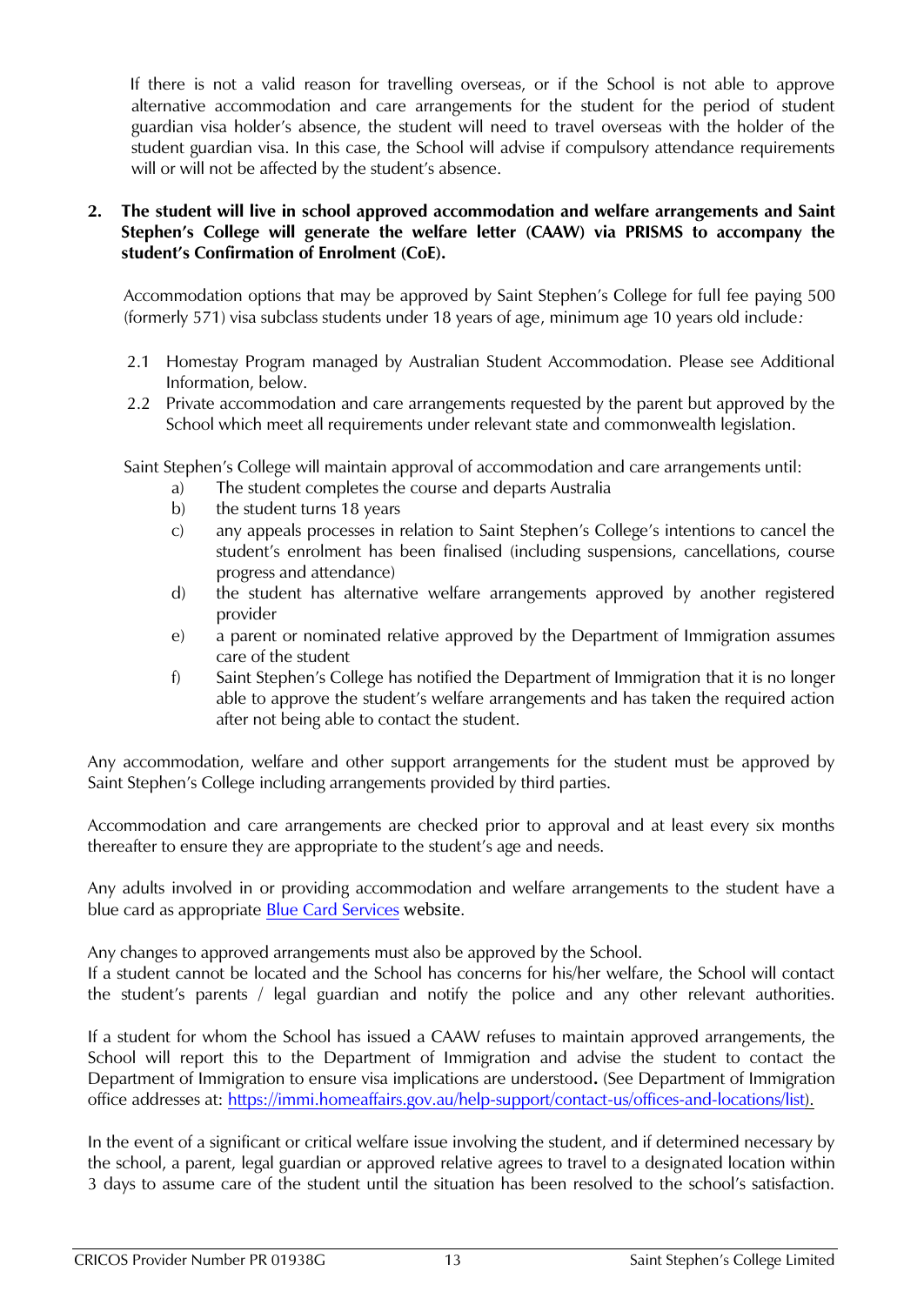If a parent / nominated guardian wishes to assume welfare responsibility, the parent / nominated guardian must notify the school as soon as practicable of their intentions and must provide the school with written evidence of a guardian visa grant.

## **3. For School vacation periods, students under 18 years of age for whom Saint Stephen's College has issued a CAAW will:**

- a) return home to parents, or
- b) continue to live in / is placed in Homestay arranged and approved by the school, or
- c) apply for approval to spend the vacation with relatives or a friend's family\*.
- *4.* **Accommodation options for students 18 years and older. It is a condition of enrolment that students over 18 years also maintain school approved accommodation arrangements which include:** 
	- a) Homestay Program, including private arrangements requested by a parent
- 5. **For School vacation periods, the following accommodation options are available to students 18 years or older:**
	- a) Student returns home to parents
	- b) Student continues to live in / is placed in Homestay, details of which are recoded by the **School**
	- c) Student may spend vacation with friend's family or relatives, provided details are given

#### **6. Homestay / private accommodation arrangements at Saint Stephen's College:**

The Homestay / private accommodation arrangements operated by Saint Stephen's College and approved by Saint Stephen's College meet Queensland legislative requirements for child protection as well as Standard 5 of the 2018 National Code of Practice for Providers of Education and Training to Overseas Students.

These include

- 6.1 Continuous dates for approved welfare arrangements
- 6.2 Documented procedures for checking suitability of accommodation, support and general welfare arrangements before a student is placed in an approved arrangement, and at least every six months thereafter, covering
	- a) Guidelines for selecting, screening and monitoring each family and ensuring the family can provide age appropriate care and facilities for the duration of the student's enrolment at the school
	- b) Criteria about accommodation services to be provided, and contract for arrangements about providing accommodation services
	- c) Orientation program for families new to provision of homestay services
	- d) Compliant Homestay risk management strategy, reviewed annually, undertaken by school / operator of the homestay program

Blue cards as required for adults living in the homestay / private arrangement, other than overseas students, or who otherwise have regular contact with the student\*.

\*Note:

As of 31 August 2020, ["No card, No start"](https://www.qld.gov.au/law/laws-regulated-industries-and-accountability/queensland-laws-and-regulations/regulated-industries-and-licensing/blue-card-system-changes) blue card requirements apply for providers of child accommodation services, unless an exemption applies.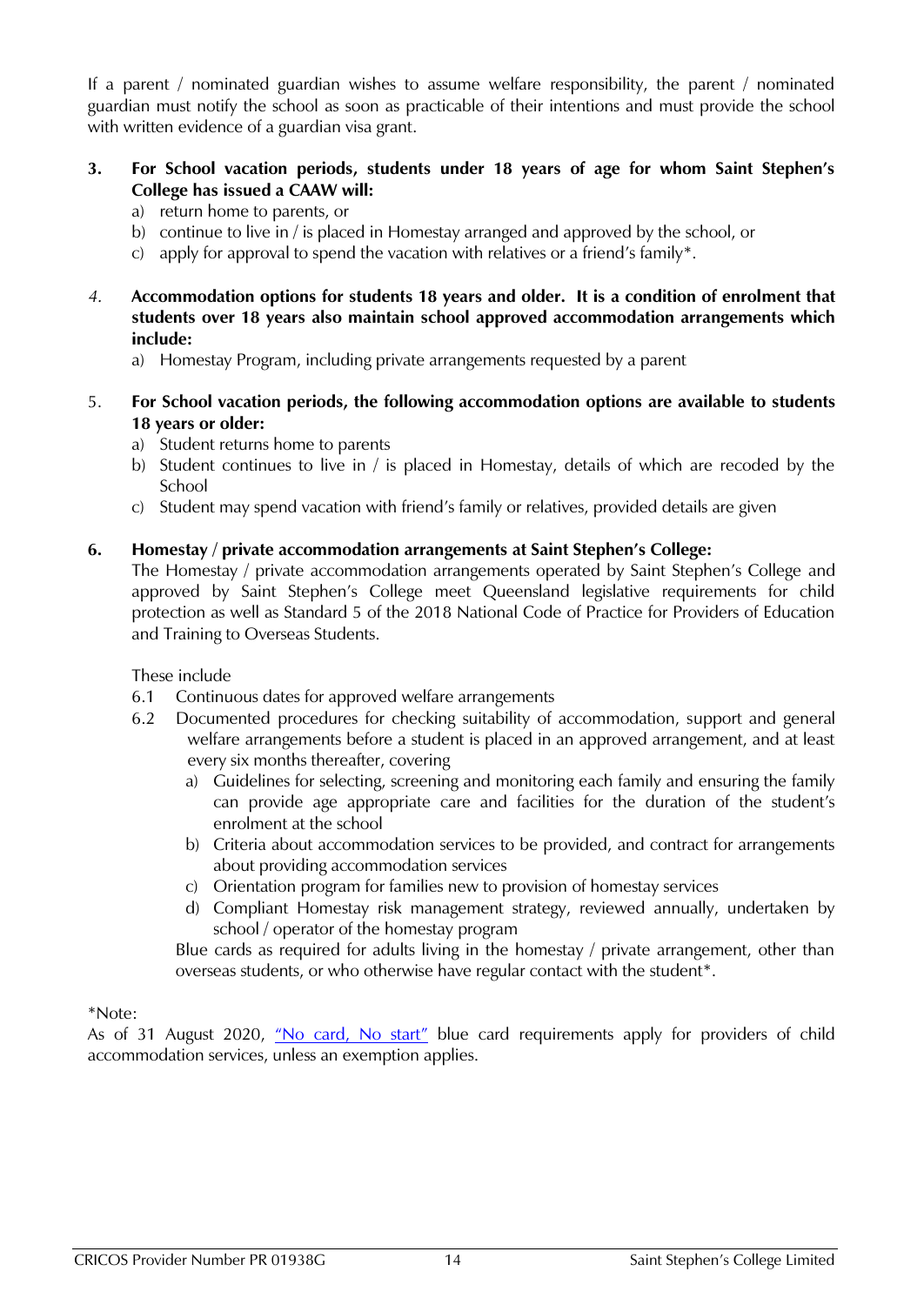## <span id="page-13-0"></span>**FEES POLICY**

## <span id="page-13-1"></span>**Changing Visa Type**

You must remain on student visa status for your **first full year** at the Saint Stephen's College and pay the International student fee schedule.

If your visa type is changed at any time **after the completion of the first year at this College,** you have to notify the International Centre at the College as soon as you have the official documentation.

In the event that the College is able to receive State and Commonwealth Government recurrent funding with your new visa, your status will move immediately to a domestic student.

However, your tuition fees will change to domestic rates only at the **commencement of the following semester**.

#### **For example:**

If your visa changes in term one or term two, you will be charged domestic student fees from the commencement of Semester Two of the same year.

If your visa changes in term three or term four, you will be charged domestic student fees from the commencement of Semester One of the following year.

#### <span id="page-13-2"></span>**School Fees:**

Saint Stephen's College has three courses. These are P-6, 7-12 and 11-12.

#### *Please see the appropriate school Fee Schedule available at [\(www.saintstephenscollege.net.au\)](http://www.saintstephenscollege.net.au/)*

#### **Initial Enrolment:**

Students commencing at the College when there is more than 2 years of the course remaining must pay one full year of tuition prior to acceptance at the College.

Students commencing at the College when there is less than 2 years of the course remaining must pay 50% of tuition for the remaining time in the course. Students can pay full fees if they wish to however the College will not request more than 50% up front.

#### **For Example:**

Students commencing in Term 1 of years P-6, 8, 9 and 11 are required to pay one full year tuition. Students commencing in Term 2 or after of years 6, 7, 9, 10, 11 and 12 are required to pay 50% of the remaining time left in the course.

#### **Second Study Period:**

Fees will then continue to be charged on a semester basis ie: Semester 1 (Term 1 and 2) will be charged prior to the start of Term 1 and Semester 2 (Term 3 and 4) will be charged prior to the start of Term 2.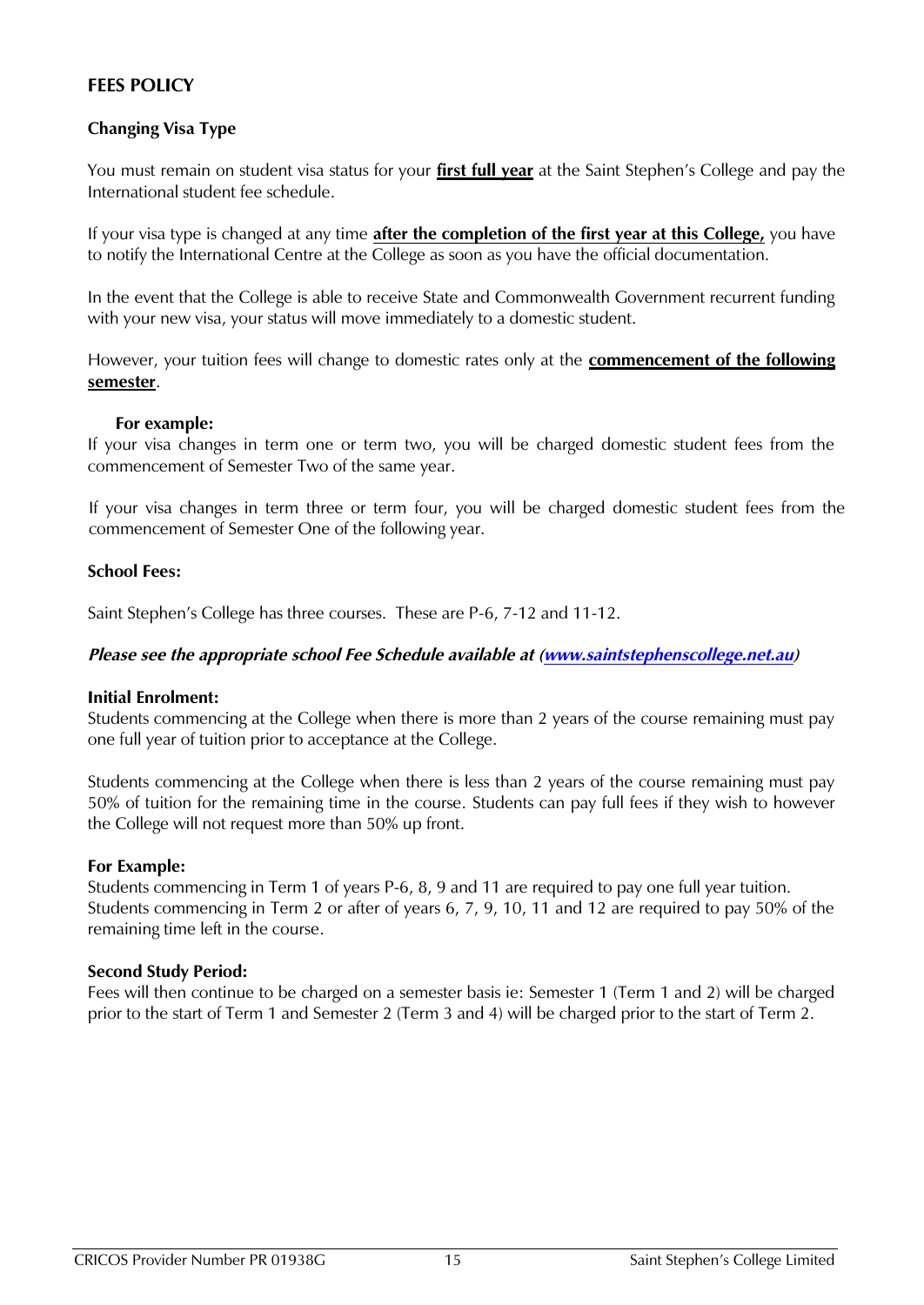#### <span id="page-14-0"></span>**STUDENT SUPPORT SERVICES**

Saint Stephen's College provides students with support services to assist in adjusting to study and life in Australia and to enable students to achieve expected learning outcomes.

Saint Stephen's College provides a safe environment for students and supports students in the following ways:

- □ On campus security measures
	- o visitor sign in system
	- o staff on bus and playground duty at all times during school hours
	- o after hours security service / lighting
- □ International Centre for on-going support
- □ Pastoral Care System
- **Buddy system**
- □ Academic / Careers Counselling Program for Years 10, 11 and 12
- $\Box$  Specialist counselling staff / health professional

#### <span id="page-14-1"></span>**Privacy of Personal Information**

Saint Stephen's College will meet all requirements of the *Privacy Act 2001* in relation to the way it handles personal and sensitive information about students.

#### <span id="page-14-2"></span>**COURSE PROGRESS AND ATTENDANCE POLICY**

#### <span id="page-14-3"></span>**1. Attendance**

- **1.1** It is a condition of the Student Visa that the student is enrolled as a full time student. International students should attend at least 80% of the contact hours for each study period of the course. Attendance at Saint Stephen's College is monitored regularly on an online roll system. If an international student is absent and has not contacted the College prior to 9am an SMS from the College will be sent to the family/host family to verify this absence. If the student is unable to provide an acceptable reason for this failure to attend school the student will be required to make an appointment with the Executive Director of International Education to justify their enrolment in Saint Stephen's College.
- **1.2** Student attendance is:
	- **1.2.1** checked and recorded daily
	- **1.2.2** assessed regularly
	- **1.2.3** recorded and calculated over each study period.
- **1.3** All absences from school will be included in absentee calculations and should be accompanied by a medical certificate, an explanatory communication from the student's carer or evidence that leave has been approved by the Executive Director of International Education.
- **1.4** Any absences longer than 5 consecutive days without approval will be investigated.
- **1.5** Student attendance will be monitored by the Executive Director of International Education daily over a study period to assess student attendance using the following method.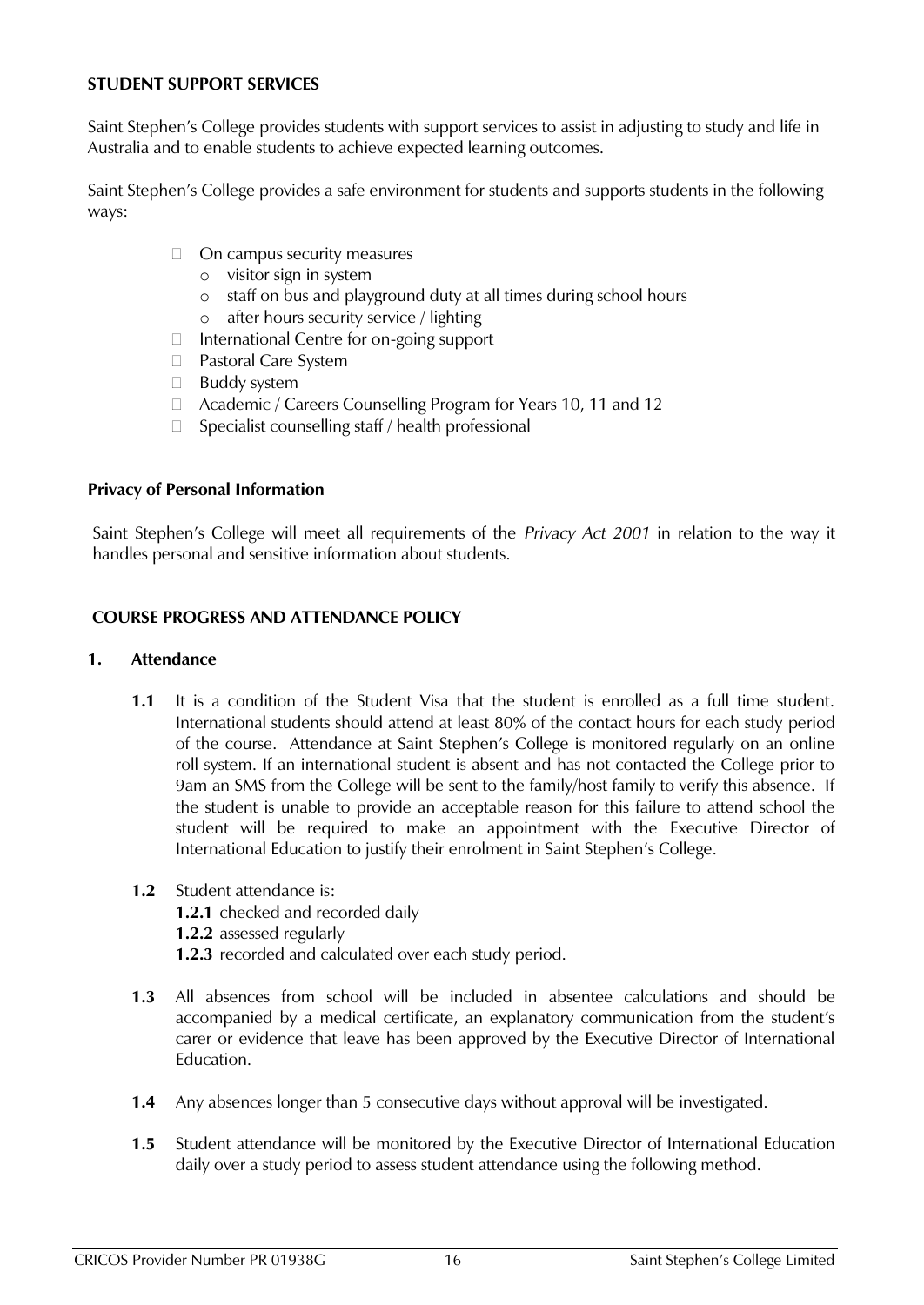- **1.5.1** Calculating the number of days the student would have to be absent to fall below the attendance threshold for a study period (semester) e.g. 20 week study period with 5 days a week would equal 100 school days. 20% of this is 20 school days.
- **1.5.2** The monitoring process will include a review of the reasons given for student absence, including a determination of whether compassionate and compelling circumstances apply (as per Definition, below.)
- **1.5.3** Where student's absences represent grounds for the student to apply and be approved for a deferment of study or temporary suspension of enrolment, those absences will not be included in the student's attendance calculations for that study period.
- **1.5.4** Attendance for any period of exclusion from class will be assessed under Saint Stephen's College's Deferment, Suspending and Cancellation Policy.
- 1.6 Parents of students at risk of breaching Saint Stephen's College's attendance requirements will be contacted by email and students will be counselled and offered any necessary support when they have attendance falling below 90% in any study period. A letter will be sent advising attendance intervention meeting. Notes of this meeting are documented on the student file and formal notification will be sent to Parent, Agents and or host parents.
- **1.7** If the calculation at 1.5.1 indicates that the student has fallen below the 80% attendance threshold for the study period, Saint Stephen's College will assess the student against the provisions of item 1.8 (below). Where the student has failed to meet the minimum attendance requirement, and Item 1.8 does not apply, the school will promptly advise the student of its intention to report the student for breach of visa condition 8202, and that he/she has 20 working days in which to access Saint Stephen's College's internal complaints and appeals process.
- **1.8** Saint Stephen's College will notify ESOS Agency via PRISMS of the student not achieving satisfactory course attendance as soon as practicable where:
	- 1.8.1 the student does not access the complaints and appeals process within 20 days
	- 1.8.2 the student withdraws from the complaints and appeals process by notifying the Principal of Saint Stephen's College in writing.
	- 1.8.3 the complaints and appeals process, including any external appeal made by the student, results in a decision in favour of the school.
- **1.9** Students will not be reported for failing to meet the 80% threshold for a study period where: 1.9.1 the student produces documentary evidence clearly demonstrating compassionate or
	- compelling circumstances e.g., medical illness supported by a medical certificate, represent the College in sport. (ref to SSC Deferment, Suspension and Cancellation Policy)
	- 1.9.2 the student's attendance has not fallen below 70% attendance.
- **1.10** The method for calculating 70% attendance is the same as that outlined in 1.5.1. with the following change; number of study days x number of days per week x 30%.
- **1.11** If the student's attendance falls below the 70% threshold for the study period, the process for reporting the student for unsatisfactory attendance (breach of visa condition 8202) will occur as outlined in 1.7-1.8.
- **1.12** If the student does not obtain a suspension of studies under Saint Stephen's College's Deferment, Suspension and Cancellation Policy, and falls below the 70% threshold for attendance, the process for reporting the student for unsatisfactory attendance (breach of visa condition 8202) will occur as outlined in 1.8 – 1.9.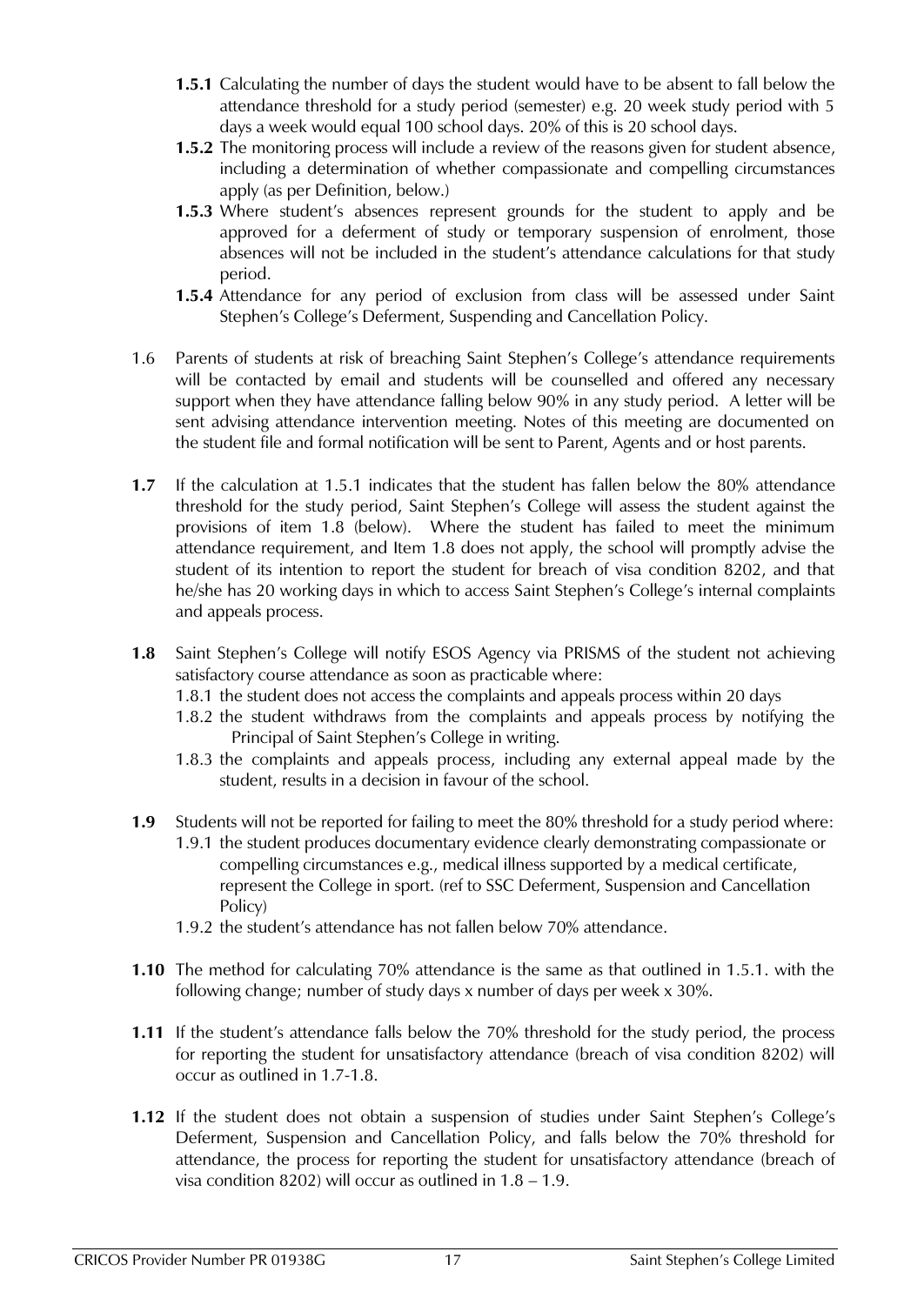## **Definitions**

- a) Compassionate or compelling circumstances circumstances beyond the control of the student that are having an impact on the student's progress through a course. These could include:
	- i. serious illness, where a medical certificate states that the student was unable to attend classes
	- ii. bereavement of close family members such as parents or grandparents (with evidence of death a certificate if possible)
	- iii. major political upheaval or natural disaster in the home country requiring their emergency travel that has impacted on their studies
	- iv. a traumatic experience which has impacted on the student (these cases should be where possible supported by police or psychologists' reports)
	- v. where the school was unable to offer a pre-requisite unit
	- vi. inability to begin studying on the course commencement date due to delay in receiving a student visa.

For other circumstances to be considered as compassionate or compelling, evidence would need to be provided to show that these were having an impact on the student's progress through a course.

- b) Expected duration the length of time it takes to complete the course studying full-time. This is the same as the registered course duration on CRICOS.
- c) School day any day for which the school has scheduled course contact hours.
- d) One Semester (two terms) at Saint Stephen's College defines a "study period" for the purposes of monitoring course attendance and progress as a semester.

## <span id="page-16-0"></span>**2. Academic Requirement**

Overseas students are required to meet and maintain satisfactory course progress and attendance requirements under visa condition 8202 and under Standard 8 of the National Code of Practice for Providers of Education and Training to Overseas Students 2018.

Course Progress

- **2.1** The school will monitor, record and assess the course progress of each student for the course in which the student is currently enrolled.
- **2.2** The course progress of all students will be assessed at the end of each study period of enrolment according to Saint Stephen's College's course assessment requirements. progress report is issued at the end of term one. Parent/host/teacher/student interviews are held three times per year and immediate on request.
- **2.3** Students who have begun part way through a study period will be assessed according to Saint Stephen's College's course assessment requirement after completing one full study period of attendance.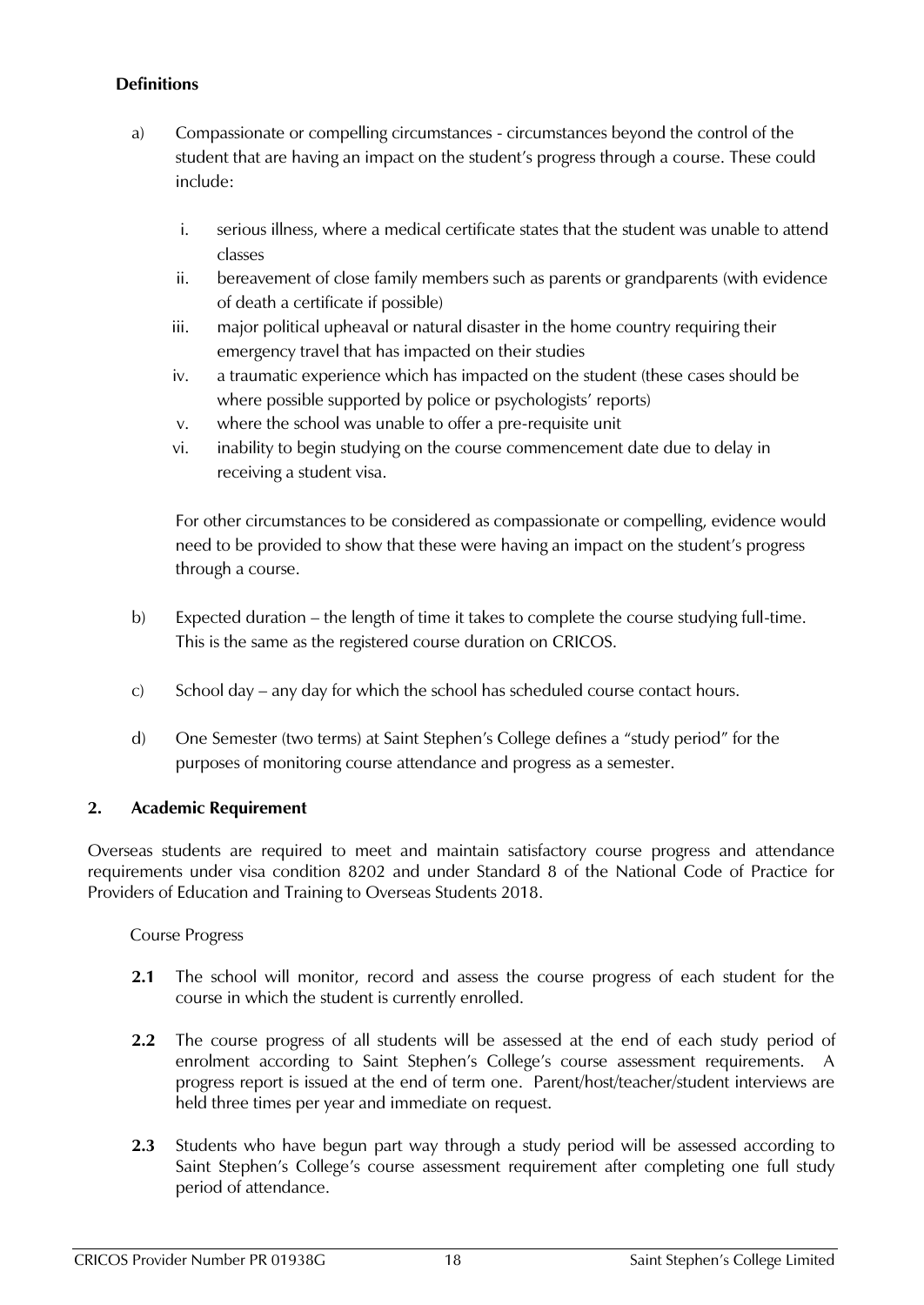2.3 Students will need to demonstrate satisfactory course progress in any study period as outlined below;

Primary Years P to 6 will need to demonstrate a commitment to their studies each study period that allow them to remain on track for progression to the next year level. Students will need to achieve a minimum pass grade (C-) in the core subjects (Maths, English and Science). Students will also need to show a willingness to participate in academic and cocurricular activities. If the student's effort is at least "satisfactory", despite not passing all subject/areas studied, the College may consider the student to have achieved "satisfactory" course progress.

Junior Secondary Studies Years 7 to 10 will need to demonstrate satisfactory course progress, students will need to achieve a minimum pass grade (C-) in 65% or more subjects studied in each study period (semester). Example: if a student is studying six subjects, they must receive satisfactory course progress in at least 4 subjects.

Senior School Studies Years 11 to 12 will need to remain eligible for a Queensland Certificate of Education (QCE).

Senior School Studies on a modified program (example study abroad) not eligible for a QCE will need to demonstrate a commitment to their studies and show a willingness to participate in academic and co-curricular activities.

- 2.5 If at the end of a study period a student does not achieve satisfactory course progress as described above, the Executive Director of International Education will formally contact the parent(s) to advise that the student is at risk of breaching the course progress requirement and that there will be a meeting with the student to develop an intervention strategy for academic improvement. This may include;
	- a) After hours tutorial support
	- b) Subject tutorial support in class time
	- c) Mentoring
	- d) Additional EOL support
	- e) Change of subject selection, or reducing course load (without affecting course duration)
	- f) Repeating a year level
	- g) Counselling time management
	- h) Counselling -academic skills
	- i) Counselling personal
	- j) other intervention strategies as deemed necessary
- **2.6** A copy of the student's individual strategy for academic improvement and any relevant progress reports will be forwarded to parents, host parents and agent (if applicable). Parents will be advised if the proposed strategy has any implications for fees payable, the student's progression through a package of courses, or the student's visa. Where a proposed intervention plan has significant implications for the student's course of study (as originally agreed), a new written agreement will need to be established. A new CoE may also be required.
- **2.7** The student's individual strategy for academic improvement will be monitored over the following study period by Executive Director of International Education and records of student response to the strategy will be kept. Parents will be kept informed of the student's academic progress while the student is receiving formal intervention.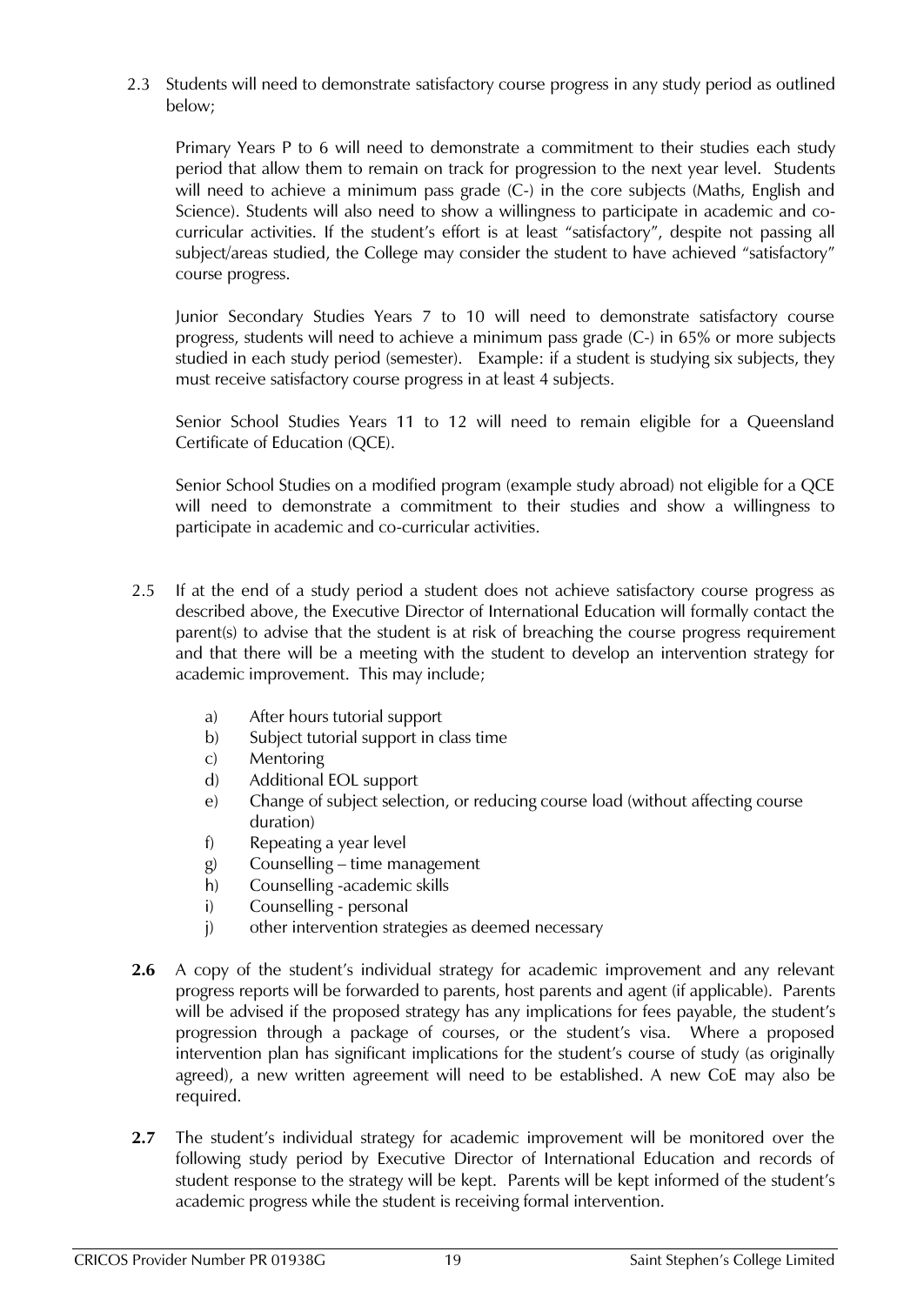- 2.8 If the student does not improve sufficiently academically and achieve satisfactory course progress by the end of the next study period, Saint Stephen's College will advise the student/parent/host parent and agent (if applicable) in writing of its intention to report the student for breach of visa condition 8202, and that he/she has 20 working days in which to access Saint Stephen's College's internal complaints and appeals process. Within 7 days the notification of intention to report will be issued to the student prior to the commencement of the next semester. Following the outcome of the internal process, if the student wishes to complain or lodge an external appeal about a decision made or action taken by Saint Stephen's College, he/she may contact the Overseas Student Ombudsman at no cost. Please see Saint Stephen's College Complaints and Appeals Policy for further details.
- 2.9 The school will notify the ESOS agency via PRISMS of the student not achieving satisfactory course progress as soon as practicable where:
	- a) the student does not access the complaints and appeals process within 20 days, or the student withdraws from the complaints and appeals process by notifying the *Principal of Saint Stephen's College* in writing, or
	- b) the complaints and appeals process, including any external appeal made by the student, results in a decision in favour of the school.

## <span id="page-18-0"></span>**3. Suitable Academic Progression**

- **3.1** Please see the specific academic requirement stated for the course studied at Saint Stephen's College.
- **3.2** Students must demonstrate a minimum sound achievement in the core subjects (Maths, English and Science) before they are able to move onto the next level/grade. Exceptions to this are made by the Executive Director of International Education based on effort ratings.
- **3.3** If a student is deemed to be demonstrating an above average work ethic, however, is still unable to meet the demands of the next level of the course, alternative support will be discussed with the student, the parent, the careers officer and the Executive Director of International Education. This can include a discussion about alternative pathways.
- **3.4** Alternate pathways could include modifying course requirements, traineeships and apprenticeships, learning enrichment, etc.

## <span id="page-18-1"></span>**4 Completion within expected duration of study**

- **4.1** As noted in 2.1., Saint Stephen's College will monitor, record and assess the course progress of each student for the course in which the student is currently enrolled.
- **4.2** Part of the assessment of course progress at the end of each study period will include an assessment of whether the student's progress is such that they are expected to complete their studies within the expected duration of the course.
- **4.3** Saint Stephen's College will only extend the duration of the student's study where the student will not be able to complete their course by the expected date because:
	- **4.3.1** the student can provide evidence of compassionate or compelling circumstances (please refer to page 4 for the definition)
	- **4.3.2** the student has, or is, participating in an intervention strategy as outlined in 2.3.
	- **4.3.3** an approved deferment or suspension of study has been granted in accordance with Saint Stephen's College's Deferment, Suspension and Cancellation Policy.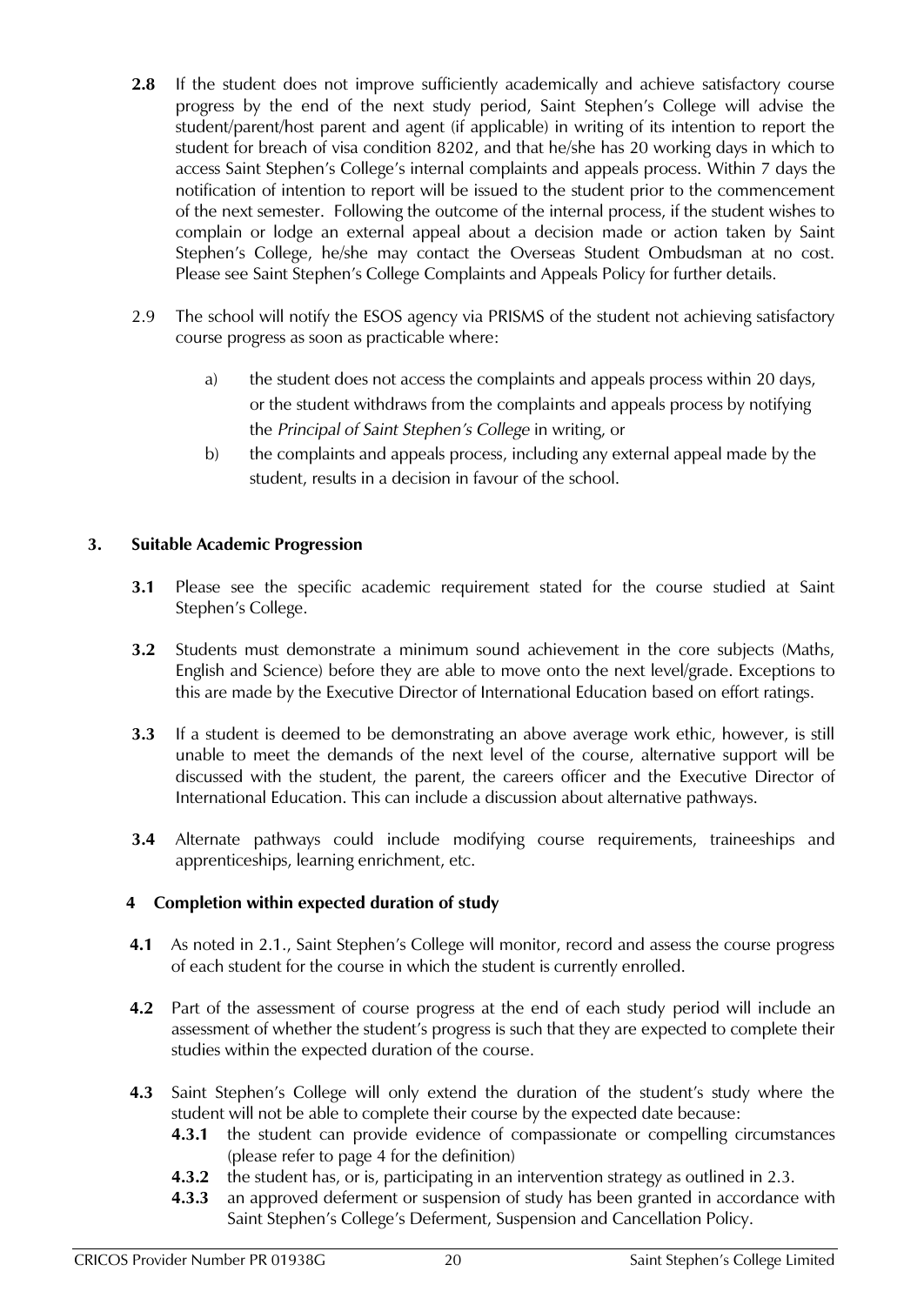**4.4.4** Where Saint Stephen's College decides to extend the duration of the student's study, Saint Stephen's College will report via PRISMS (change needs to be lodged within 14 days) and/or issue a new COE if required. In this case, the student will need to contact the Department of Immigration to seek advice on any potential impacts on their visa, including the need to obtain a new visa.

#### <span id="page-19-0"></span>**REFUND POLICY**

- 1. This policy outlines refunds applicable to course fees paid to the school including any course fees paid to an education agent to be remitted to the school.
- 2. Any service fees a student (or parent(s)/legal guardian if the student is under 18) pays directly to a third party are not within the scope of this refund policy.
- 3. The enrolment application fee is non-refundable.
- 4. Payment of Course Fees and Refunds
	- a) Fees are payable according to the School's Fees Policy
	- b) An itemised list of school fees is provided in the school's written agreement [as per NC Standard 3.3.4]
	- c) All fees must be paid in Australian dollars unless requested otherwise. Refunds will be reimbursed in the same currency as fees were received.
	- d) Refunds will be paid to the person who enters into the written agreement unless the school receives written advice from the person who enters the written agreement to pay the refund to someone else**.**
- 5. All notification of withdrawal from a course, or applications for refunds, must be made in writing and submitted to the Executive Director of International Education, by the person who signed the agreement with Saint Stephen's College.
- 6. Fees for instrumental tuition and extra-curricular activities are charged on a term basis in advance of the child undertaking the activity. These are billed separately by the individual tutors. In the event of a student leaving the College before or during that term, then those fees are not refundable.
- 7. Should the purchase of books and uniforms be made and the student does not commence studies at the College, then those books and uniforms (if unused and in pristine condition) can be returned to the College and a full refund will be made. However, if a child commences at the College and uses those books and uniforms, then no refund will be made. However, the College's Uniform Shop may accept the items for sale on behalf of the owner. The uniform shop charges a commission for this service.
- 8. Under the National Code of Practice, a person holding a written agreement with the College should be aware that the school's dispute resolution processes do not prevent the student from pursuing other legal remedies. This agreement does not affect the rights of the student to take action under the Australian Consumer Law if the Australian Consumer Law applies.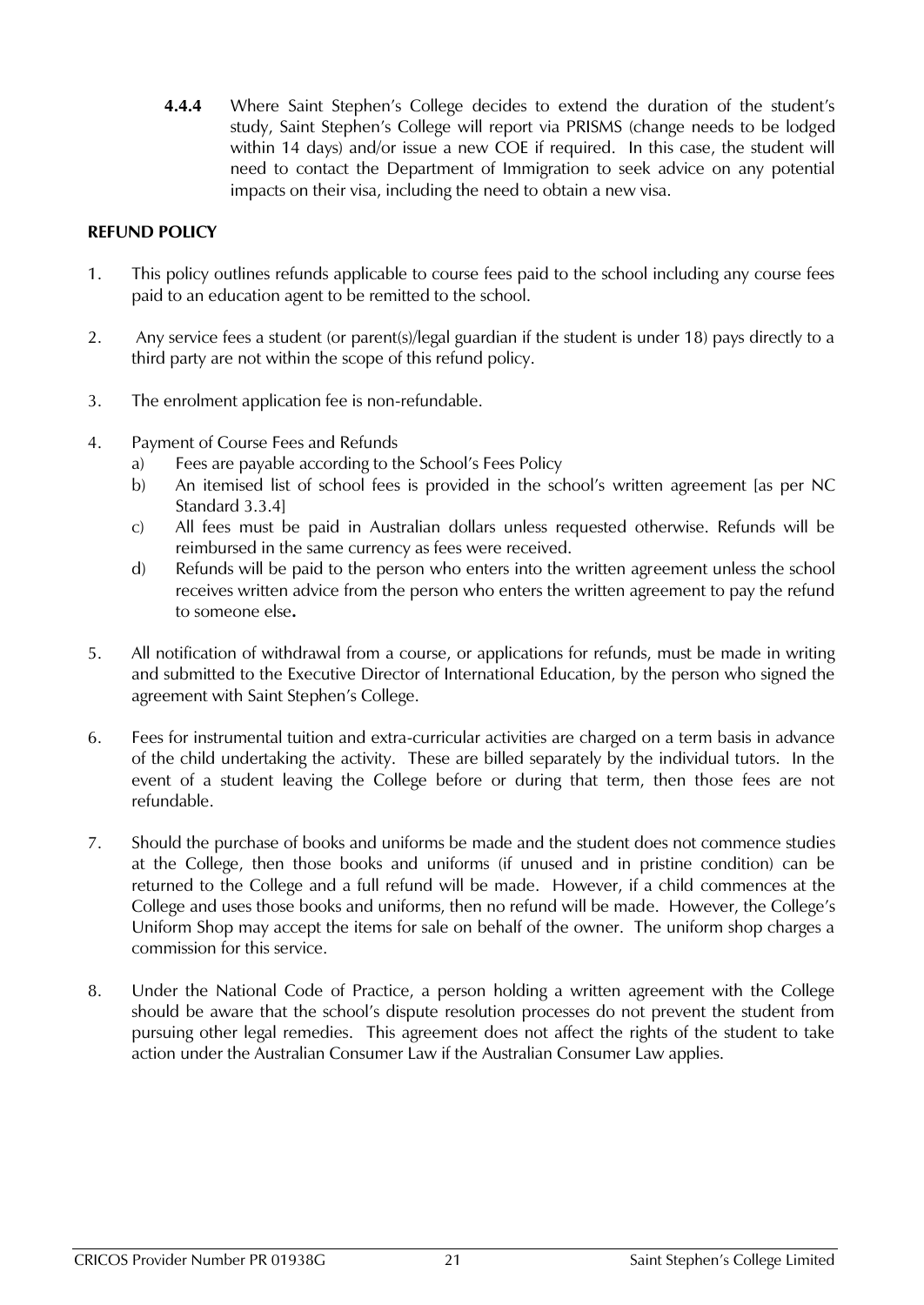## <span id="page-20-0"></span>**Student default**

Any amount owing under this section will be paid within 4 weeks of receiving a written claim from the student (or parent(s)/legal guardian if the student is under 18).

Defaults include:

- **1.** Non-commencement of the course ('no show')
- **2.** Visa refusal
- **3.** Withdrawal from the course
- **4.** Unpaid fees
- **5.** Breach of visa conditions or failure to follow College policies

The default can only be confirmed after any internal/external complaints/appeals process is complete.

## <span id="page-20-1"></span>**1. Non-commencement of the course ('no show')**

**1.1** If the school receives written notification of withdrawal by the student (or parent(s)/legal guardian if the student is under 18) 4 or more weeks prior to commencement:

## Tuition Fees Enrolment fee and Tuition fees already paid in advance will be refunded. Application fee is not refunded. Bank fees associated with the transfer of funds will be deducted.

#### Non-Tuition fees

Advance payment of uniform and textbook costs will be refunded. Homestay fees paid in advance will be refunded. The homestay placement fee will be forfeited.

**1.2** If a student does not start a course on the agreed date and less than 4 weeks' notice of cancellation has been received or if the course starts but the student does not start the course and no request to cancel has been received:

## Tuition Fees

Application fees are not refunded. Bank fees associated with the transfer of funds will be deducted. Enrolment fee and EOL fees will be refunded. 40% of tuition fees will be forfeited and the remainder already paid in advance will be refunded.

Non-Tuition Fees Advance payment of uniform and textbook costs will be refunded. Homestay fees in advance will be refunded. The homestay placement fee will be forfeited.

## <span id="page-20-2"></span>**2. Visa Refusal**

- a) If a student produces evidence of visa refusal (or provides permission for the school to verify visa refusal with the Department of Immigration) and fails to start a course on, or withdraws from the course on or before the agreed starting day, the school will refund within four weeks of receiving a written claim from the student the total amount of course fees received by the school before the student's default day.
- b) If a student whose visa has been refused withdraws from the course after it has commenced, the school will retain the amount of tuitions fees proportionate to the amount of the course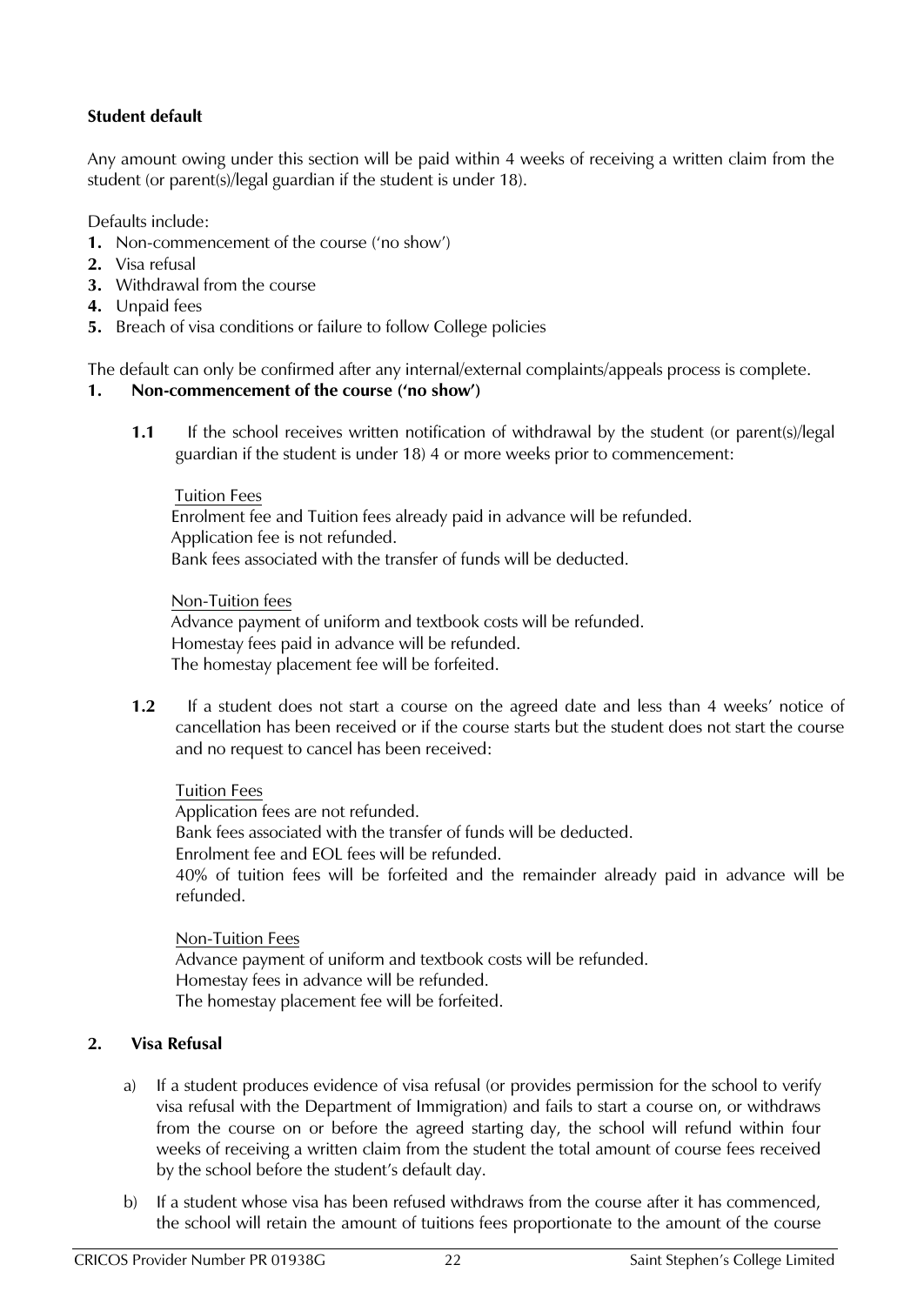that student has undertaken and will refund any unused tuition fees\* received by the school with respect to the student with the period of four weeks after the day of student default.

\**Calculation of the refund due in this case is prescribed by a legislative instrument (s.10 of Education Services of Overseas Students (Calculation of Refund) Specification 2014.)*

## <span id="page-21-0"></span>**3. Withdrawal from the course**

**3.1** If a student withdraws from a course prior to the completion date and one terms' notice (ie 10 school weeks) of withdrawal has been received:

Tuition Fees

The current term tuition fees will be charged in full and the remainder already paid in advance will be refunded.

Application and enrolment fees will be charged in full.

Non-Tuition Fees

The current term EOL will be charged in full and the remainder already paid in advance will be refunded.

Homestay Placement Fees (if applicable) will not be refunded.

Homestay fees in advance will be refunded.

Notification of withdrawal from the course should be made in writing and addressed to the Executive Director of International Education.

**3.2** If a student withdraws from a course prior to the completion date, but less than one terms' notice (ie less than 10 weeks) of withdrawal has been received:

Tuition Fees

The current term and 100% of the following term tuition fees will be charged in full, and the remainder already paid in advance will be refunded.

Application and enrolment fees will not be refunded.

## Non-Tuition Fees

Current term EOL will be charged in full and the remainder already paid in advance will be refunded.

Current term Homestay fees (if applicable) will be charged in full and the remainder already paid in advance will be refunded.

Homestay Placement Fees (if applicable) will not be refunded.

Notification of withdrawal from the course should be made in writing and addressed to the Executive Director of International Education.

## <span id="page-21-1"></span>**4. Unpaid fees**

Overdue accounts will result in a review of the student's continuing enrolment at the College. Defaults in payments of fees or any other charges render the parent liable to legal action for the recovery of the unpaid fees or other charges. All legal fees incurred by the College will be charged to parents.

## <span id="page-21-2"></span>**5. Breach of visa conditions or failure to follow College policies**

If a student does not complete an enrolled course because of failure to comply with College Code of Behaviour and Conditions of enrolment or if the student has breached his/her visa conditions: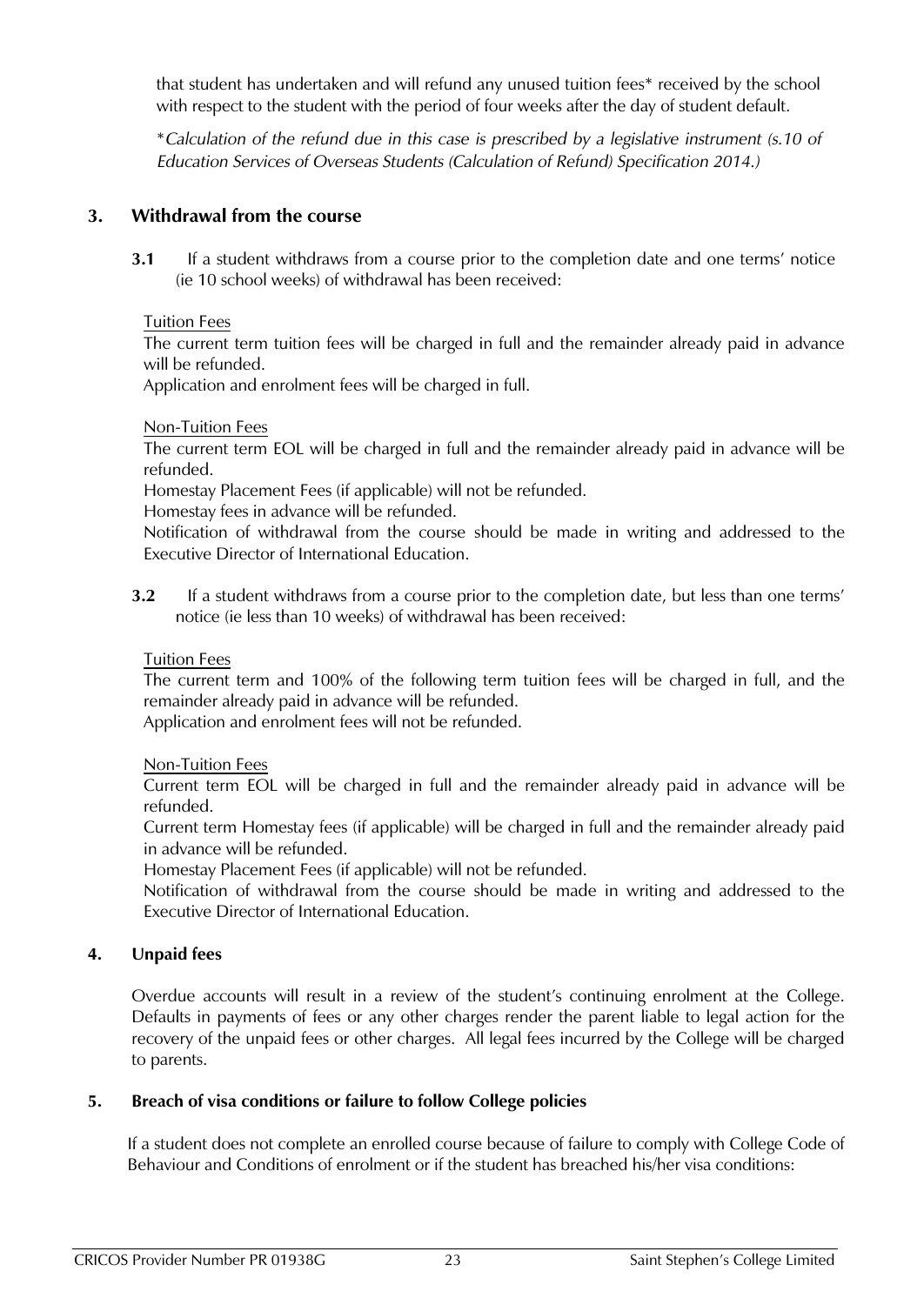## Tuition Fees

The current term and the following term tuition fees (ie 10 weeks) will be charged in full, and the remainder already paid in advance will be refunded. Application and enrolment fees will not be refunded.

#### Non-Tuition Fees

The current term EOL fee will be charged in full, and the remainder already paid in advance will be refunded.

Current Homestay fees (if applicable) will be charged in full and the remainder already paid in advance will be refunded less 2 weeks notice to the homestay.

Homestay Placement Fees (if applicable) will not be refunded.

If Saint Stephen's College cancels a student's enrolment for failure to maintain agreed conditions as outlined in the student's written agreement, including failure to disclose a pre-existing condition including a higher degree of specialised support ore care, any refund of tuition fees will be at the discretion of the College.

Notification of withdrawal from the course should be in writing and addressed to the Executive Director of International Education.

The Principal has the discretion and may approve a greater amount of refund than stated.

## <span id="page-22-0"></span>**Provider Default**

If for any reason Saint Stephen's College is unable to offer a course on an agreed starting day for the course, and the student for some reason cannot be placed or refuses placement in an alternative course arranged by the College, a full refund of any unused tuition fees\* received by the College with respect to the student will be made within 14 days of the agreed course starting day.

In the unlikely event that Saint Stephen's College is unable to deliver the course in full and the student for some reason cannot be placed or refuses placement in an alternative course arranged by the College, a full refund of any unused tuition fees\* received by the College with respect to the student will be made within 14 days of the school's default day.

If Saint Stephen's College is unable to fulfil its obligations of providing an agreeable alternative course for the student, or a refund, the student will receive assistance from the Australian Government's Tuition Protection Service. For information on the TPS, please see:

[https://internationaleducation.gov.au/Regulatory-Information/Education-Services-for-Overseas-Students-](https://internationaleducation.gov.au/Regulatory-Information/Education-Services-for-Overseas-Students-ESOS-Legislative-Framework/ESOS-Review/Documents/TPSStudentBrochure03.pdf)[ESOS-Legislative-Framework/ESOS-Review/Documents/TPSStudentBrochure03.pdf](https://internationaleducation.gov.au/Regulatory-Information/Education-Services-for-Overseas-Students-ESOS-Legislative-Framework/ESOS-Review/Documents/TPSStudentBrochure03.pdf)

\**Calculation of the refund due in this case is prescribed by a legislative instrument (s.7 of Education Services for Overseas Students (Calculation of Refund) Specification 2014).*

[http://www.comlaw.gov.au/Details/F2014L00907.](http://www.comlaw.gov.au/Details/F2014L00907)From a financial perspective, because the VET component fails under the school's CRICOS registration, the student's tuition fees for the course (including the VET components) are protected by virtue of the school's CRICOS registration.

From a course delivery perspective, if the RTO the school has partnered with closes or is otherwise unable to deliver the VET component, the school must ensure that the student is still able to complete the secondary school course for which their vis has been issued. This could mean engaging an alternative VET provider to deliver the VET components or if this is not possible, offering alternative secondary school subjects which meet the requirements or completing the school qualification.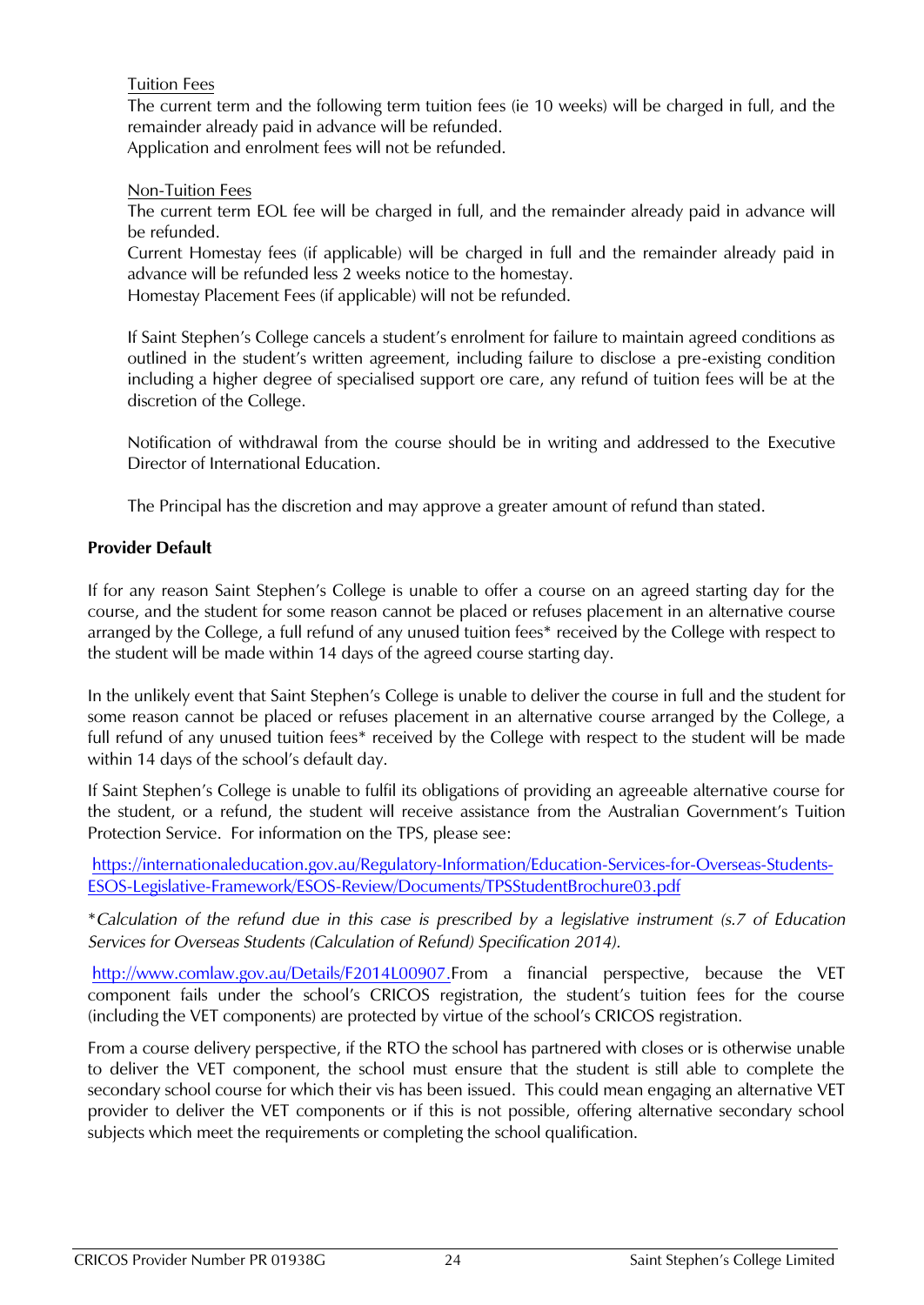## <span id="page-23-0"></span>**COMPLAINTS AND APPEALS POLICY**

A copy of this policy will be provided to the student (or parent(s)/legal guardian if the student is under 18) at a reasonable time prior to a written agreement being signed, and again during orientation or within 7 days of the commencement of student attendance of the enrolled course.

- 1. Purpose
	- a) The purpose of Saint Stephen's College's Complaints and Appeals Policy is to provide a student or parent(s)/legal guardian with the opportunity to access procedures to facilitate the resolution of a dispute or complaint involving Saint Stephen's College, or an education agent.
- 2. Informal Complaints Resolution
	- a) In the first instance, Saint Stephen's College requests there is an attempt to informally resolve the issue through mediation/informal resolution of the complaint.
	- b) Students should contact their teacher/Head of Department/Head of Year in the first instance to attempt mediation/informal resolution of the complaint. Students should follow this process:

The student should contact the appropriate staff member for an appointment to discuss the issue. Written notes (in English) of the discussion will be kept for the student's record. The student should also note the time and place of meeting, issues discussed and any conclusions drawn. The Executive Director of International Education should be informed that the meeting took place and be provided with a copy of the student's notes. The Executive Director of International Education will confirm details of the meeting with the staff member concerned and inform the student, in writing, if the staff member disputes any of the details provided. All appointments are to be made through the Student Administration or International Centre

#### **Step 1**

The Executive Director of International to provide guidance, pastoral care and ensure quality outcomes for international students.

| Step 2                                                                                     |                                                                                           |                             |  |
|--------------------------------------------------------------------------------------------|-------------------------------------------------------------------------------------------|-----------------------------|--|
| Academic/Subject                                                                           | <b>Personal Problems</b>                                                                  | <b>Homestay Concerns</b>    |  |
| <b>Concerns</b>                                                                            |                                                                                           |                             |  |
| Class Teacher                                                                              | <b>Tutor Group Teacher</b>                                                                | <b>International Centre</b> |  |
|                                                                                            | Step 3                                                                                    |                             |  |
| Academic/Subject                                                                           | <b>Personal Problems</b>                                                                  | <b>Homestay Concerns</b>    |  |
| <b>Concerns</b>                                                                            |                                                                                           |                             |  |
| Head of Department                                                                         | Head of Year/College<br>Counsellor                                                        | Australian Student          |  |
|                                                                                            |                                                                                           | Accommodation (ASA)         |  |
| Step 4                                                                                     |                                                                                           |                             |  |
| Academic/Subject                                                                           | <b>Personal Problems</b>                                                                  | <b>Homestay Concerns</b>    |  |
| <b>Concerns</b>                                                                            |                                                                                           |                             |  |
| Director of Studies                                                                        | Dean of Students                                                                          | Executive Director of       |  |
|                                                                                            |                                                                                           | International Education     |  |
| If there is no resolution, the student should make an appointment to discuss the issue     |                                                                                           |                             |  |
|                                                                                            | further with the Executive Director of International Education. The student should take a |                             |  |
| written statement outlining any issues or concerns to this meeting. The Executive Director |                                                                                           |                             |  |
| of International Education will refer to previous notes from the student's record.         |                                                                                           |                             |  |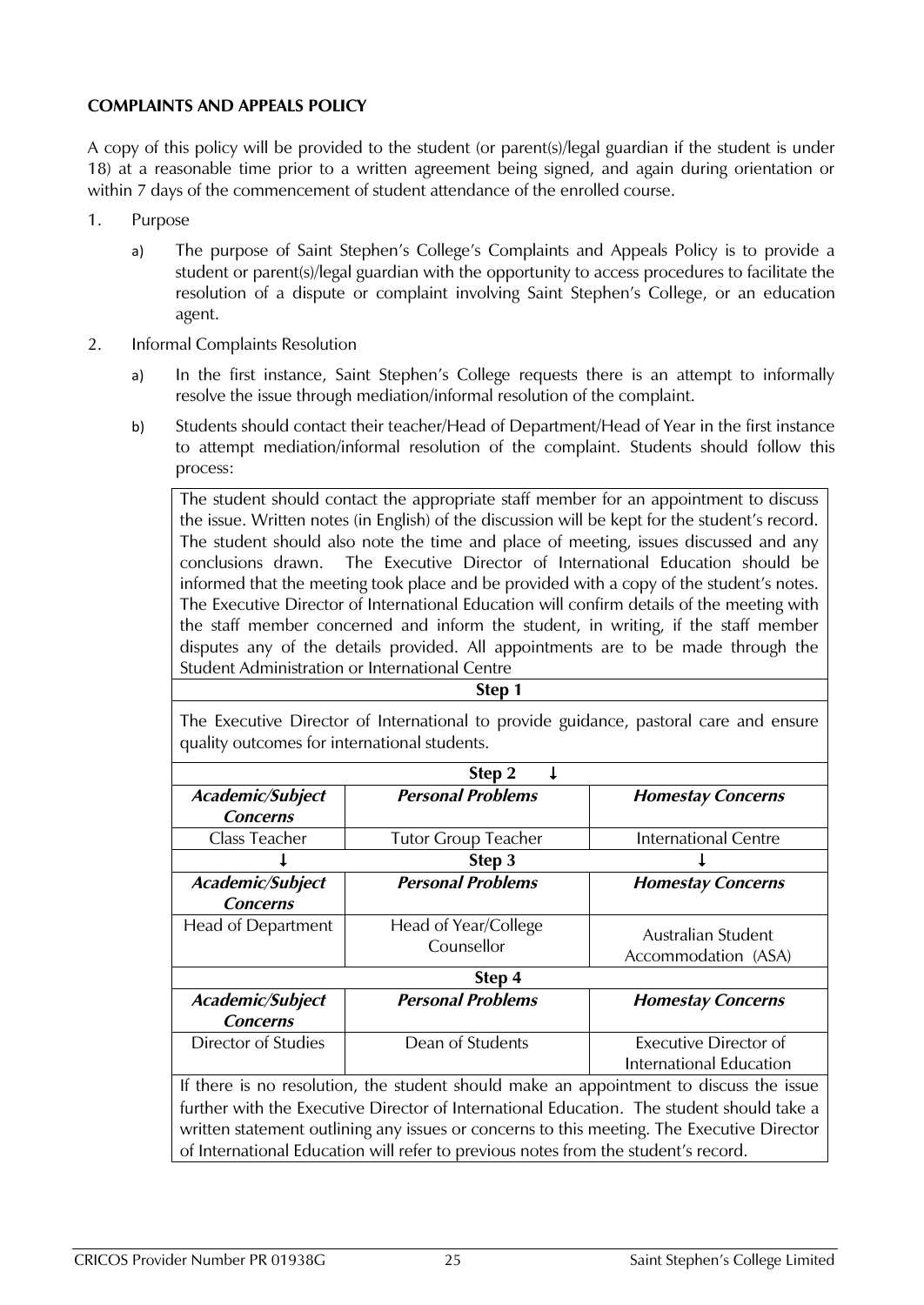- c) If the matter cannot be resolved through mediation, the matter will be referred to the Executive Director of International Education and Saint Stephen's College's internal formal complaints and appeals handling procedure will be followed.
- 3. Formal Internal Complaints Handling and Appeals Process
	- a) The student must notify the school in writing of the nature and details of the complaint or appeal.
	- b) Written complaints or appeals are to be lodged with the Executive Director of International Education.
	- c) Where the internal complaints and appeals process is being accessed because the student has received notice by the school that the school intends to report him/her for unsatisfactory course attendance, unsatisfactory course progress or suspension or cancellation of enrolment, the student has 20 working days from the date of receipt of notification in which to lodge a written appeal.
	- d) Where the internal complaints and appeals process is being accessed because the student has received notice by the school that the school intends to report him/her for unsatisfactory course progress or suspension or cancellation of enrolments, the student has 20 working days from the date of receipt of notification in which to lodge a written appeal.
	- e) Complaints and appeals processes are available to students at no cost.
	- f) Each complainant has the opportunity to present his/her case to the Executive Director of International Education.
	- g) Students and / or the School may be accompanied and assisted by a support person at all relevant meetings.
	- h) The formal internal complaints and appeals process will commence within 10 working days of lodgement of the complaint or appeal with the Principal/other and will be finalised as soon as practicable.
	- i) For the duration of the internal complaints and appeals process the student's enrolment will be maintained, as required under the *National Code of Practice for Providers of Education and Training to Overseas Students 2018* and the student must continue to attend classes.

However, if the Principal deems that the student's health or well-being, or the well-being of others is at risk he/she may decide to suspend or cancel the student's enrolment before the complaints and appeals process has been accessed or fully completed. In such cases, the student may still lodge a complaint or appeal, even if the student is offshore.

- j) Once the Executive Director of International Education has come to a decision regarding the complaint or appeal, the student will be informed in writing of the outcome and the reasons for the outcome, and a copy will be retained on the student's file.
- k) If the complaints and appeals procedure finds in favour of the student, Saint Stephen's College will immediately implement the decision and any corrective and preventative action required, and advise the student of the outcome and action taken.
- l) Where the outcome of a complaint or appeal is not in the student's favour, the school will advise the student within 10 working days of concluding the internal review of the student's right to access the external appeals process.

However, the school is only obliged to await the outcome of an external appeal if the matter relates to a breach of course progress or attendance requirements. For all other issues, the school may take action (including making changes to the student's enrolment status in PRISMS) in accordance with the outcome of the internal appeal.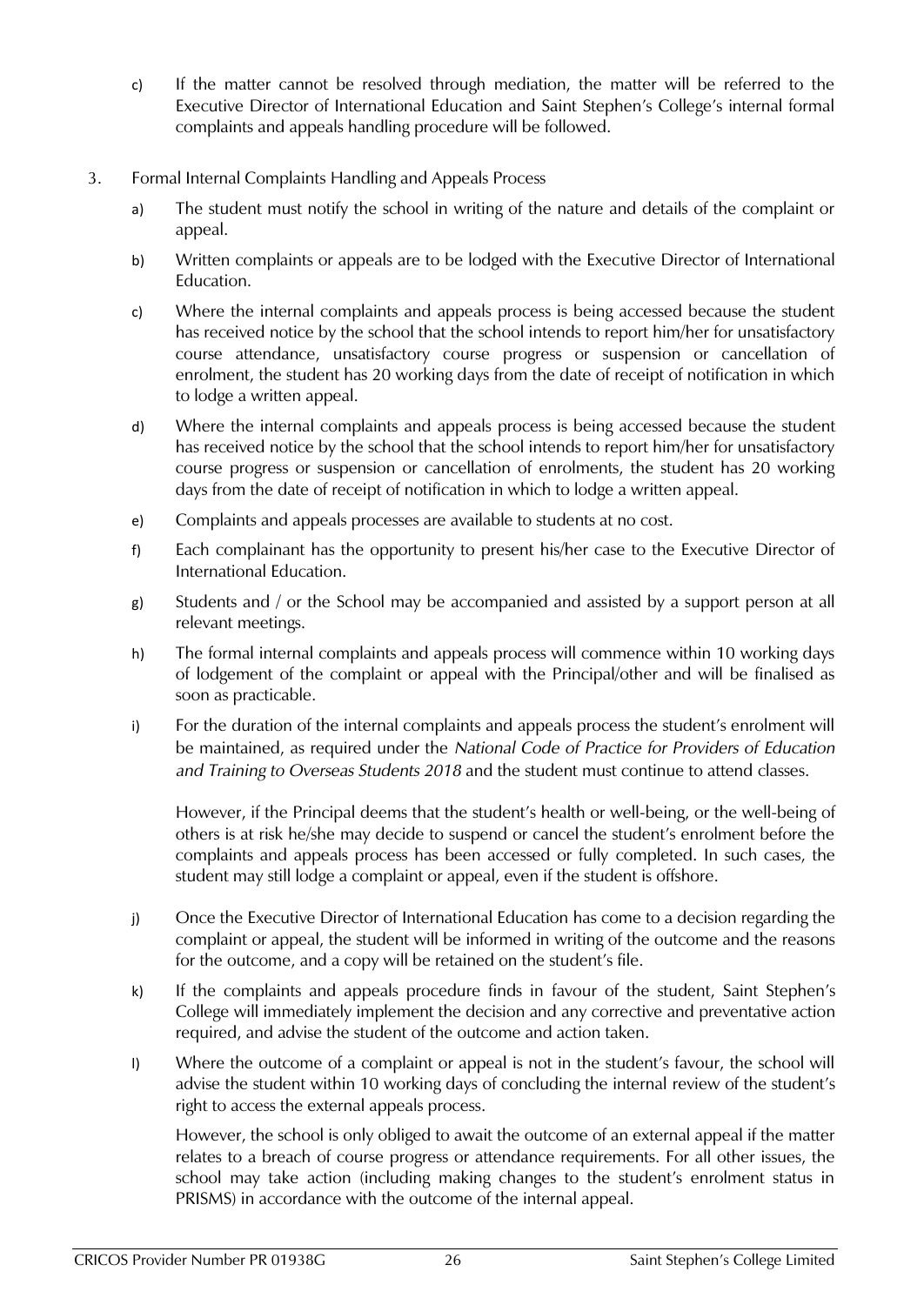- 4. External Appeals Processes
	- a) If the student is dissatisfied with the conduct or result of the internal complaints and appeals procedure, he/she may contact and / or seek redress through the Overseas Students Ombudsman at no cost. Please see: [http://www.ombudsman.gov.au/making-a](http://www.ombudsman.gov.au/making-a-complaint/overseas-students)[complaint/overseas-students](http://www.ombudsman.gov.au/making-a-complaint/overseas-students) or phone 1300 362 072 for more information.
	- b) If the student wishes to appeal a decision made by Saint Stephen's College *t*hat relates to being reported for a breach of course progress or attendance requirement (under Standard 8), the student must lodge this appeal with the Overseas Student Ombudsman's office within 10 working days of being notified of the outcome of his/her internal appeal.
	- c) If the student wishes to appeal a decision made by Saint Stephen's College that relates to:
		- i) refusal to approve a transfer application (under Standard 7), or
		- ii) suspension or cancellation of the student's enrolment (under Standard 9)

any choice to lodge an external appeal with the Overseas Student Ombudsman is at the student's discretion. The school need not await the outcome of any external appeal lodged, before implementing the outcome of the internal appeal.

- 5. Other legal redress
	- a) Nothing in the School's Complaints and Appeals Policy negates the right of an overseas student to pursue other legal remedies.

## <span id="page-25-0"></span>**DEFERRING, SUSPENDING OR CANCELLING ENROLMENT POLICY**

#### **Communicating with families about changes in enrolment status**

All communications regarding changes to enrolment status will be made directly with students and parents, in accordance with the latest contact details provided to the school.

Parents must therefore keep Saint Stephen's College informed of their current contact details, as per the conditions of the student visa.

Where relevant and where approved by the parents, the school may also share copies of correspondence with the child's education agent to help facilitate communication about any changes in enrolment status. However, the parents with whom the school has a formal written agreement are the primary contact for the school in such matters. The school will not act on any decision affecting the student's enrolment that is not made by the parents.

#### <span id="page-25-1"></span>**Student-Initiated Changes in Enrolment**

## **1. Deferment of commencement of study requested by student**

- 1.1 Saint Stephen's College will only grant a deferment of commencement of studies for compassionate and compelling circumstances. These include but are not limited to:
	- a) illness, where a medical certificate states that the student was unable to attend classes
	- b) bereavement or significant illness of close family members such as parents or grandparents
	- c) major political upheaval or natural disaster in the home country requiring emergency travel that has impacted on studies
	- d) a traumatic experience which has impacted on the student (these cases should be where possible supported by police or psychologists' reports)
	- e) after undertaking ELICOS studies, the student has not/will not meet the English language benchmark required for entry into the desired course, and the school is willing to defer the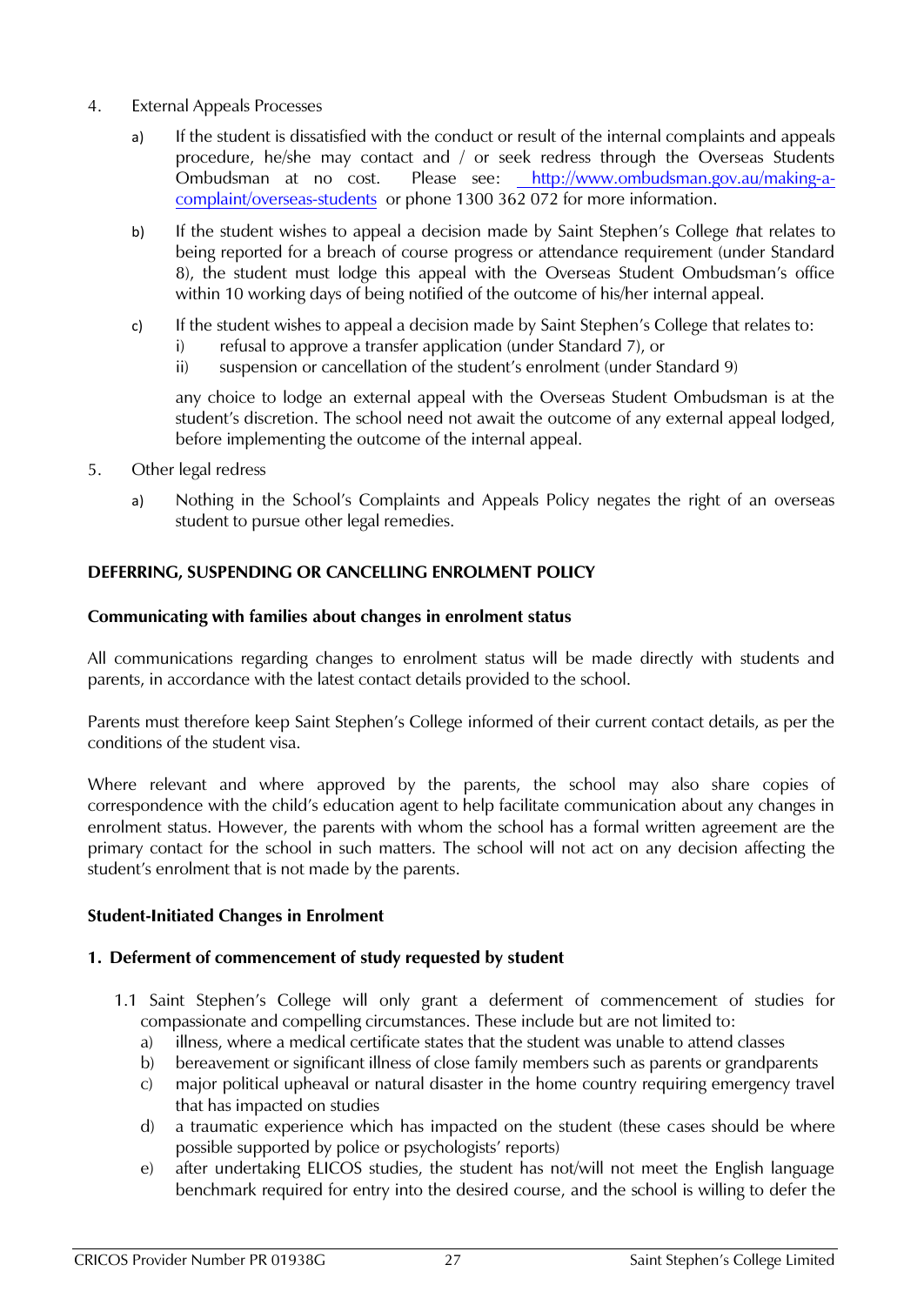student's commencement in the course until a later date when the required benchmark is achieved.

- f) commitment to represent the College
- g) circumstances approved by the Executive Director of International Education
- **1.2** All applications for deferment will be considered within 5 working days.
- 1.3 The final decision for assessing and granting a deferment of commencement of studies lies with the Executive Director of International Education. Where a student's request to defer his/her commencement of studies is refused, the student has a right of appeal. (see Saint Stephen's College's Complaints and Appeals Policy).
- 1.4 Deferment will be recorded on PRISMS within 14 days of being granted.

## **2. Suspension of study requested by student**

Once the student has commenced the course, Saint Stephen's College will only grant a suspension of study for compassionate and compelling circumstances. These include but are not limited to;

- a) illness, where a medical certificate states that the student was unable to attend classes
- b) bereavement or significant illness of close family members such as parents or grandparents
- c) major political upheaval or natural disaster in the home country requiring emergency travel that has impacted on studies
- d) a traumatic experience which has impacted on the student (these cases should be where possible supported by police or psychologists' reports)
- e) student return to their home country to sit a university exam (or similar assessment) which impacts upon their education
- f) commitment to represent the College
- g) circumstances approved by the Executive Director of International Education
- 2.1 Where there is a significant issue impacting upon a student's attendance or course progress, it is essential that the student or parents contact the school as soon as possible to discuss the concern so that appropriate support can be put in place. Where deemed necessary, this may involve temporarily suspending the student's enrolment so that matters can be resolved without having a negative impact on the student's ability to satisfy their visa conditions.
- 2.2 Temporary suspensions of study cannot exceed 6 months duration.
- 2.3 Suspensions will be recorded on PRISMS within 14 days of being granted if the student is under 18 years of age, and within 31 days if the student is over 18 years of age.
- 2.4 The period of suspension will not be included in the attendance calculations.
- 2.5 Application will be assessed on merit by the Executive Director of International Education.
- 2.6 Some examples of circumstances that are not considered compassionate and compelling at Saint Stephen's College include:
	- 2.6.1 Request for early departure or late return from vacation, including inability to secure cheap flights
	- 2.6.2 Leaving early or returning late from holidays in order to attend festivals in the student's home country
	- 2.6.3 Returning home to attend family gathering that occur during term time.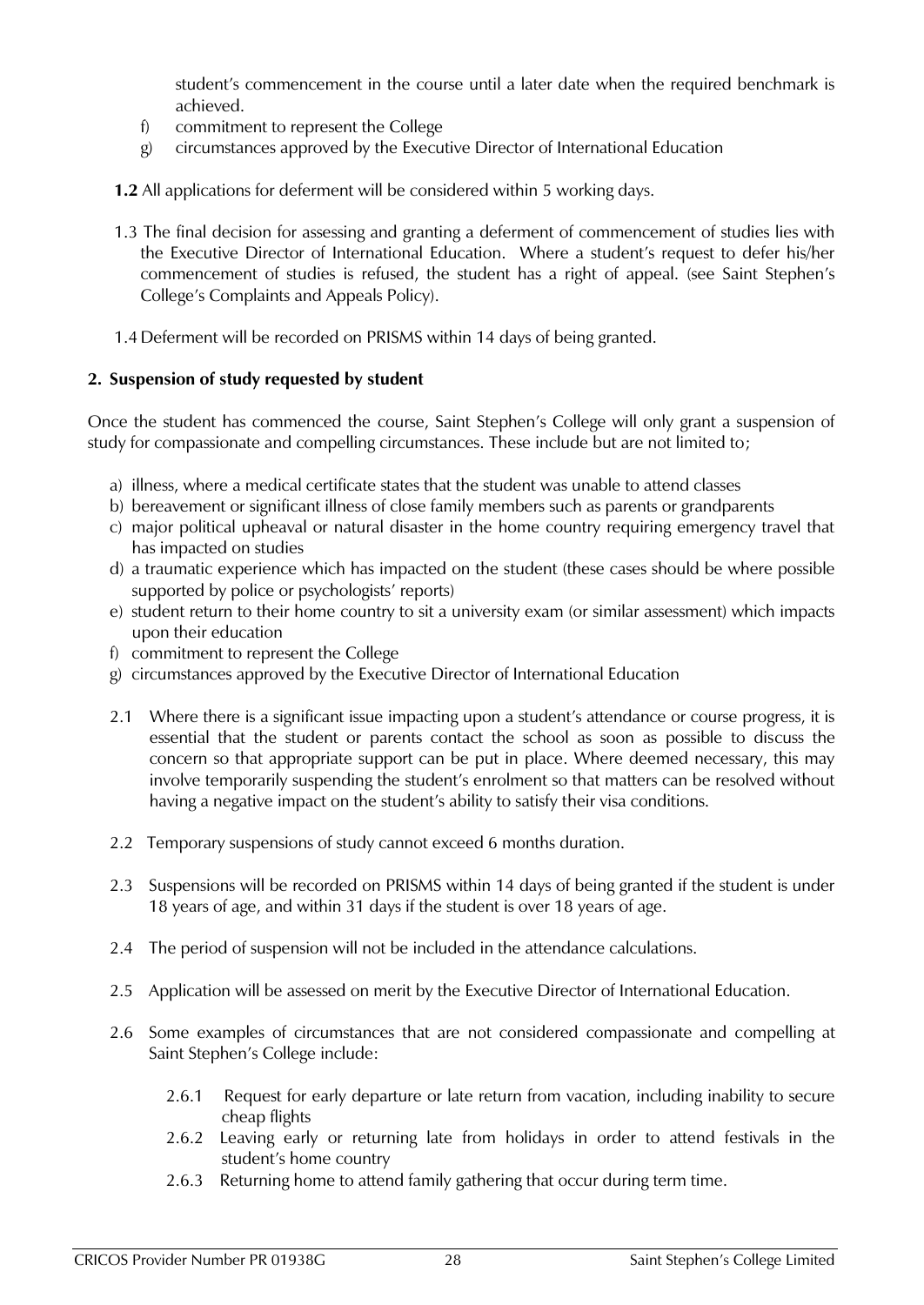- 2.7 As part of any assessment of a request to defer or temporarily suspend studies, the impact of the request on the student's ability to complete their intended course of study in accordance with their CoE/s and student visa will be considered. Any implications will be communicated to students.
- 2.8 All applications for suspension will be considered within 5 working days.
- 2.9 The final decision for assessing and granting a suspension of studies lies with the Executive Director of International Education. Where a student's request to suspend studies is refused, the student has a right of appeal (see Saint Stephen's College's Complaints and Appeals policy).

## <span id="page-27-0"></span>**School-Initiated Changes in Enrolment**

## **1. School-initiated exclusion from class or suspension from attending school (no impact on CoE)**

- a) Saint Stephen's College may exclude a student from class studies or suspend attendance from school on the grounds of misbehaviour by the student. Temporary exclusion or suspension will occur as the result of any behaviour identified as resulting in exclusion in Saint Stephen's College's Behaviour Policy/Code of Conduct.
- b) Students may also be excluded from class or suspended for failure to pay fees that he/she was required to pay in order to undertake or continue the course, as stated in the written agreement.
- c) Where Saint Stephen's College intends to exclude a student from class or suspended from school it will first issue a letter which notifies the student and parents of this intention. The letter will provide details of the reason/s for the intended exclusion, as well as information about how to access Saint Stephen's College's internal appeals process. Further information about the appeals process in the event of a school-initiated exclusion from class is outlined below.
- d) Excluded or suspended students must abide by the conditions of their exclusion from studies and must adhere to any welfare and accommodation arrangements in place, as determined by the Executive Director of International Education.
- e) Where the student is provided with homework or other studies for the period of the exclusion or suspension, the student must continue to meet the academic requirements of the course.
- f) Exclusions from class or suspensions from school under this section of the policy:
	- Will not included in attendance calculations for the study period,
	- Will not impact the CoE or study, and
	- Will not be recorded on PRISMS
	- Will not be visible to the Department of Home Affairs (Immigration)

## **2. School-initiated suspension of enrolment (CoE will be impacted)**

a) Saint Stephen's College may initiate a suspension of studies for a student on the grounds of misbehaviour by the student Suspension will occur as the result of any behaviour identified as resulting in suspension in Saint Stephen's College's Behaviour Policy/Code of Conduct.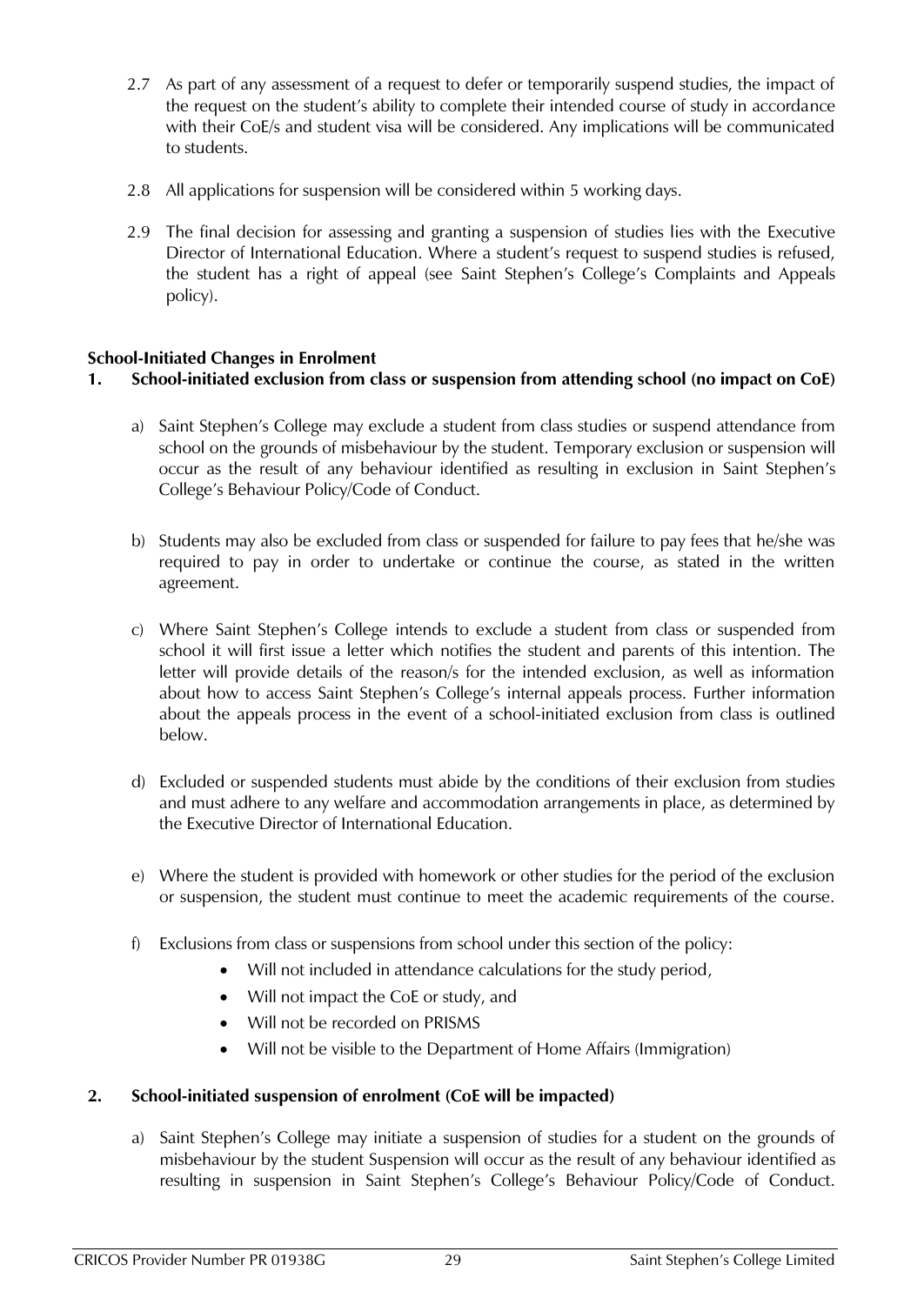- b) Student enrolment may also be suspended for failure to pay fees that he/she was required to pay in order to undertake or continue the course, as stated in the student's written agreement.
- c) Where Saint Stephen's College intends to suspend the enrolment of a student, it will first issue a letter that notifies the student and parents of this intention. The letter will provide details of the reason/s for the intended suspension, as well as information about how to access Saint Stephen's College's internal appeals process. Further information about the appeals process in the event of a school-initiated suspension is outlined below.
- d) Suspended students must abide by the conditions of their suspension from studies and must adhere to any welfare and accommodation arrangements in place, as determined by the Executive Director of International Education.
- e) Students who have been suspended for more than 28 days may need to contact Department of Immigration. (Please see contact details at: [https://immi.homeaffairs.gov.au/help](https://immi.homeaffairs.gov.au/help-support/contact-us)[support/contact-us.](https://immi.homeaffairs.gov.au/help-support/contact-us))
- f) Where applied, a suspension of enrolment will impact the student's CoE and will be recorded on PRISMS. The suspension will therefore be visible to the Department of Home Affairs (Immigration).
- g) The period of suspension will not be included in attendance calculations.

## **3. School-initiated cancellation of enrolment (CoE) will be impacted)**

- a) Saint Stephen's College will cancel the enrolment of a student under the following conditions:
	- Any breach of an agreed condition of enrolment as outlined in the student's written agreement, including failure to disclose information required by the school at the point of application or a pre-existing condition requiring a high degree of specialised support or care
	- ii) Failure to pay course fees
	- iii) Failure to maintain approved welfare and accommodation arrangements (visa condition 8532) [Alternatively schools may decide that they will not cancel enrolment for this reason]
	- iv) Any behaviour identified as resulting in cancellation in Name of School's Behaviour Policy/Code of Conduct
- b) Where Saint Stephen's College intends to cancel the enrolment of a student it will first issue a letter which notifies the student and parents of this intention. The letter will also provide details of the reason/s for the intended cancellation, as well as information about how to access Saint Stephen's College's internal appeals process. Further information about the appeals process in the event of a school-initiated cancellation is outlined below.
- c) Saint Stephen's College is required to report any confirmed breach of course progress and attendance requirements to the Department of Immigration. Where a student is reported for breach of visa condition, his/her enrolment at Saint Stephen's College will be cancelled and this may impact on the student's visa. Further information can be found in Saint Stephen's College's Course Progress and Attendance Policy.
- a) For the duration of the internal appeals process, Saint Stephen's College will maintain the student's enrolment and the student will attend classes as normal. The Executive Director of International Education will determine if participation in studies will be in class or under a supervised arrangement outside of classes.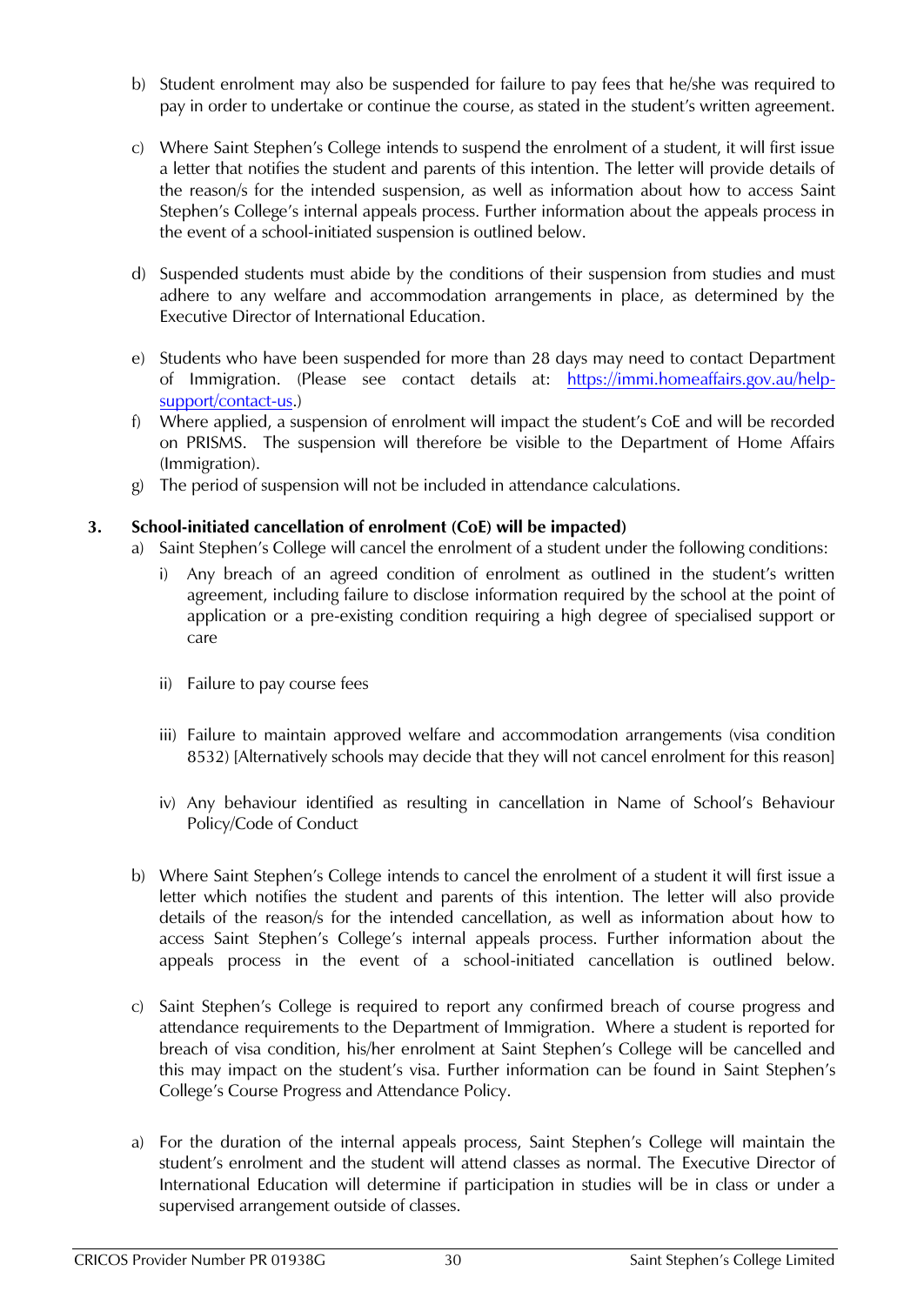- b) If a student decides to access Saint Stephen's College's complaints and appeals process because they have been notified of a school initiated suspension or cancellation of enrolment under Standard 9, the change in enrolment status will not be reported in PRISMS until the internal complaints and appeals process is finalised, unless extenuating circumstances relating to the welfare of the student apply (see Definitions below).
- c) Where extenuating circumstances are deemed to exist, a student may still access the complaints and appeals process, but Saint Stephen's College need not await the outcome of this process before changing the student's enrolment status in PRISMS. If the school has issued a CAAW for such a student, welfare provisions under Standard 5.6 are applicable.
- d) The use of extenuating circumstances by Saint Stephen's College to suspend or cancel a student's enrolment prior to the completion of any complaints and appeals process will be supported by appropriate evidence.
- e) The final decision for evaluating extenuating circumstances lies with the Executive Director of International Education.

## **Student to seek information from Department of Immigration**

Deferment, suspension and cancellation of enrolment can have an effect on a student's visa as a result of changes to enrolment status. Students can visit the Department of Immigration Website <https://immi.homeaffairs.gov.au/visas/getting-a-visa/visa-listing/student-500> for further information about their visa conditions and obligations.

## **Definitions**

- a) CoE 'Confirmation of Enrolment' The CoE provides evidence of a student's enrolment with a provider registered on the Commonwealth Register of Institutions and Courses for Overseas Students (CRICOS). This evidence is required before Home Affairs will issue a student visa. The CoE contains information about the Provider, agent (if involved), course and duration of study in which the student has enrolled.
- b) Deferment of enrolment To defer or suspend enrolment means to temporarily put studies on hold (adjourn, delay, postpone). Providers do this by notifying the Department of Education, PRISMS of the deferment of enrolment. A student may request a temporary deferment to his or her enrolment on the grounds of compassionate or compelling circumstances. A provider may also initiate suspension of student's enrolment due to misbehaviour of the student.
- c) Exclusion from class when a student is not allowed to attend classes for a period of time but may access learning material offline.
- d) Suspension from attending school when a student is removed from school or class for a period of time. After a suspension, they will return to school or class. When considering suspending a student, the Principal must take into account the disruption to your child's learning, their disability, home circumstances and educational needs.
- e) Suspension of enrolment to suspend enrolment means to temporarily put studies on hold (adjourn, delay, postpone). Providers do this by notifying the Department of Education, through PRISMS of the suspension of enrolment. A student may request a temporary suspension to his or her enrolment on the grounds of compassionate or compelling circumstances. A provider may also initiate suspension of a student's enrolment due to misbehaviour of the student. It is important to note the meanings of the terms for this context – suspension of enrolment is not necessarily due to misbehaviour – suspension of enrolment may also be initiated by the student.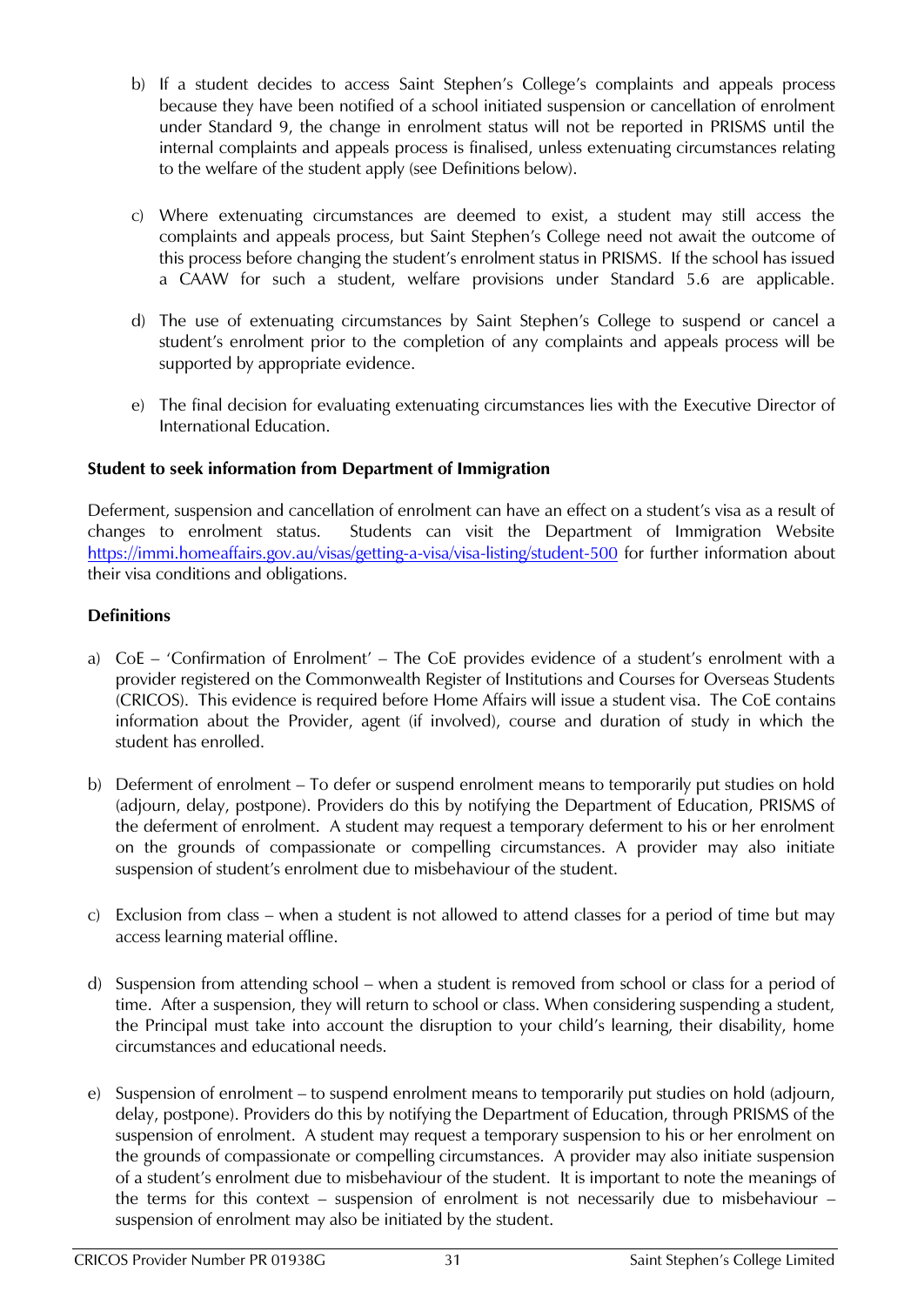- f) Cancellation of enrolment the provider notifies the Department of Education through PRISMS that is wishes to permanently cancel (terminate) the student's enrolment. Once this process is complete, the student's CoE status will be listed as 'cancelled'.
- g) PRISMS The Provider Registration and International Student Management System (PRISMS) is the system used to process information given to the Secretary of DEST by registered providers
- h) Day any day including weekends and public holidays in or out of term time
- i) Extenuating circumstances if the student's health or wellbeing, or the wellbeing of others, is likely to be at risk.

Examples include:

- the student refuses to maintain approved welfare and accommodation arrangements (for students under 18 years of age)
- the student is missing
- the student has medical concerns or severe depression or psychological issues which lead the school to fear for the student's wellbeing
- the student has engaged or threatened to engage in behaviour that is reasonably believed to endanger the student or others
- is at risk of committing a criminal offence, or
- the student is the subject of investigation relating to criminal matters.

#### **COMPLAINTS AND APPEALS POLICY**

- 1. Student requested deferment, suspension and cancellation are not subject to Saint Stephen's College Complaints and Appeals Policy.
- 2. Exclusion from class is subject to Saint Stephen's College Complaints and Appeals Policy.
- 3. School initiated suspension, where the suspension is to be recorded in PRISMS, and cancellation are subject to the Complaints and Appeals Policy.
- 4. For the duration of the appeals process, the student is required to maintain enrolment and attendance at all classes as normal. The Executive Director of International Education will determine if participation in studies will be in class or under a supervised arrangement outside of classes.
- 5. If students access the complaints and appeals process regarding a school initiated suspension, where the suspension is recorded in PRISMS, or cancellation, the suspension or cancellation will not be reported in PRISMS until the complaints and appeals process is finalised, unless extenuating circumstances relating to the welfare of the student apply.
- 6. Extenuating circumstances include;
	- a. the student refuses to maintain approved welfare and accommodation arrangements (for students under 18 years of age)
	- b. the student is missing
	- c. the student has medical concerns or severe depression or psychological issues which lead the school to fear for the student's wellbeing
	- d. the student has engaged or threatened to engage in behaviour that is reasonably believed to endanger the student or others
	- e. is at risk of committing a criminal offence, or
	- f. the student is the subject of investigation relating to criminal matters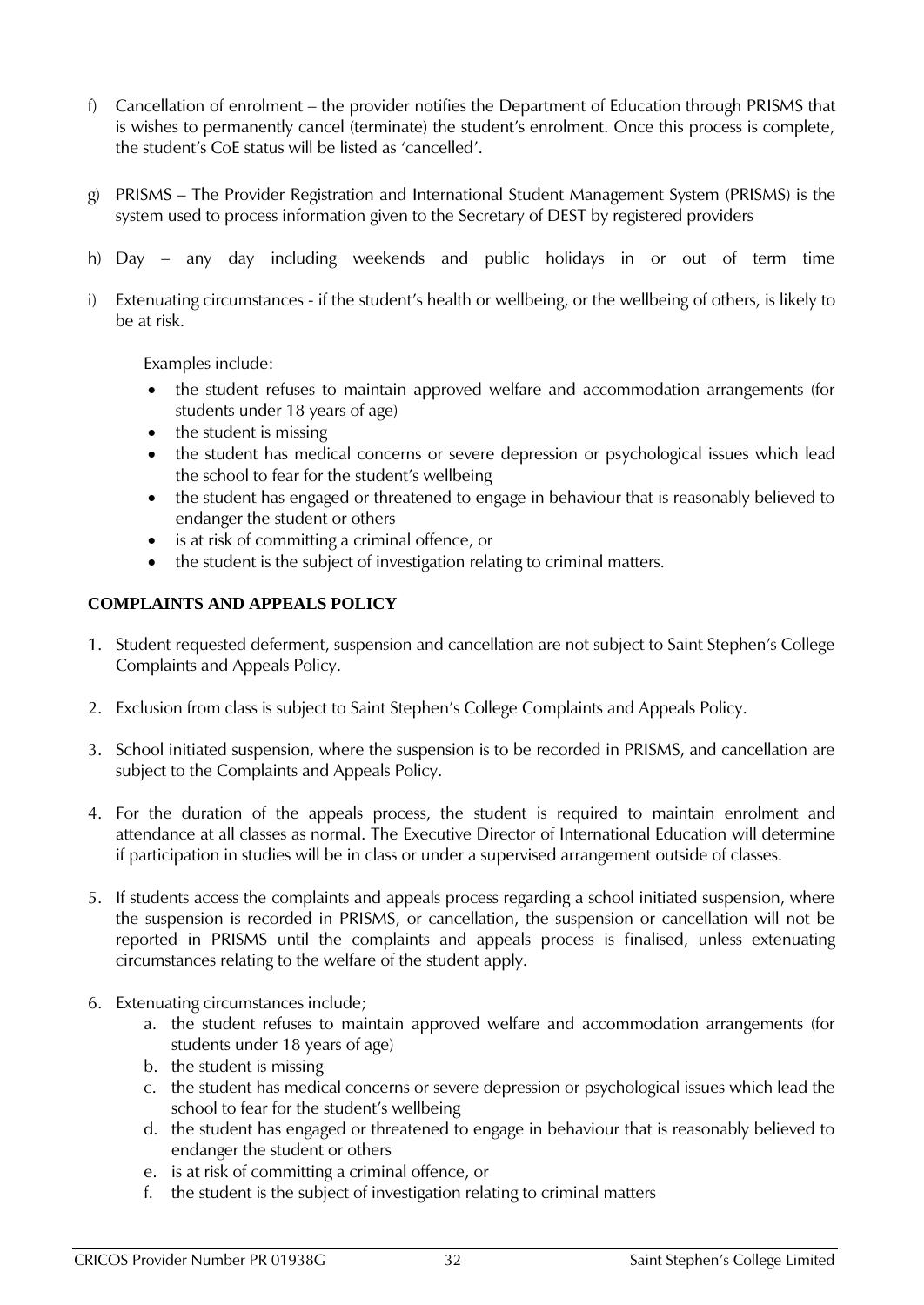- 7. The use of extenuating circumstances by Saint Stephen's College to suspend or cancel a student's enrolment prior to the completion of any complaints and appeals process will be supported by appropriate evidence.
- 8. The final decision for evaluating extenuating circumstances lies with the Executive Director of International Education and Principal.

#### **Student Advice**

Deferment, suspension and cancellation of enrolment can have an effect on a student's visa as a result of changes to enrolment status. Students will be informed to contact the Department of Immigration for advice.

#### **Definitions**

Day – *any day including weekends and public holidays in or out of term time*

#### <span id="page-31-0"></span>**STUDENT TRANSFER REQUEST ASSESSMENT POLICY**

Overseas student transfer policy and processes apply to:

Overseas students requesting to transfer prior to completing the first six months of their first registered school sector course or

Where the student has completed the first six months of their enrolment at Saint Stephen's College and wishes to transfer but the College holds welfare responsibility via a CAAW

#### **1. Overseas student requesting to transfer prior to completing the first six months of their first registered school sector course:**

International students are required to give a full term's notice in writing to the College if they wish to transfer to another educational institution. This notice in writing to be released needs to be submitting by completing the Student Transfer Request Application at no charge to enable the transfer to another provider. However, if a student has not completed the first six months of their course or is under 18 years of age, conditions apply.

Saint Stephen's College will only release a student before completing the first six months of their course in the following circumstances:

- a) The student has changed welfare and accommodation arrangements and is no longer within a reasonable travelling time of the school.
- b) The student will be reported because they are unable to achieve satisfactory course progress at the level they are studying, even after engaging with Saint Stephen's College's intervention strategy to assist them in accordance with Standard 8 (Overseas student visa requirements).
- c) The student provides evidence of compassionate or compelling circumstances
- d) Saint Stephen's College fails to deliver the course as outlined in the written agreement.
- e) The student provides evidence that their reasonable expectations about their current course are not being met.
- f) The student provides evidence that he / she was misled by Saint Stephen's College or an education or migration agent regarding Saint Stephen's College or its course and the course is therefore unsuitable to his/her needs and/or study objectives.
- g) An appeal (internal or external) on another matter results in a decision or recommendation to release the student.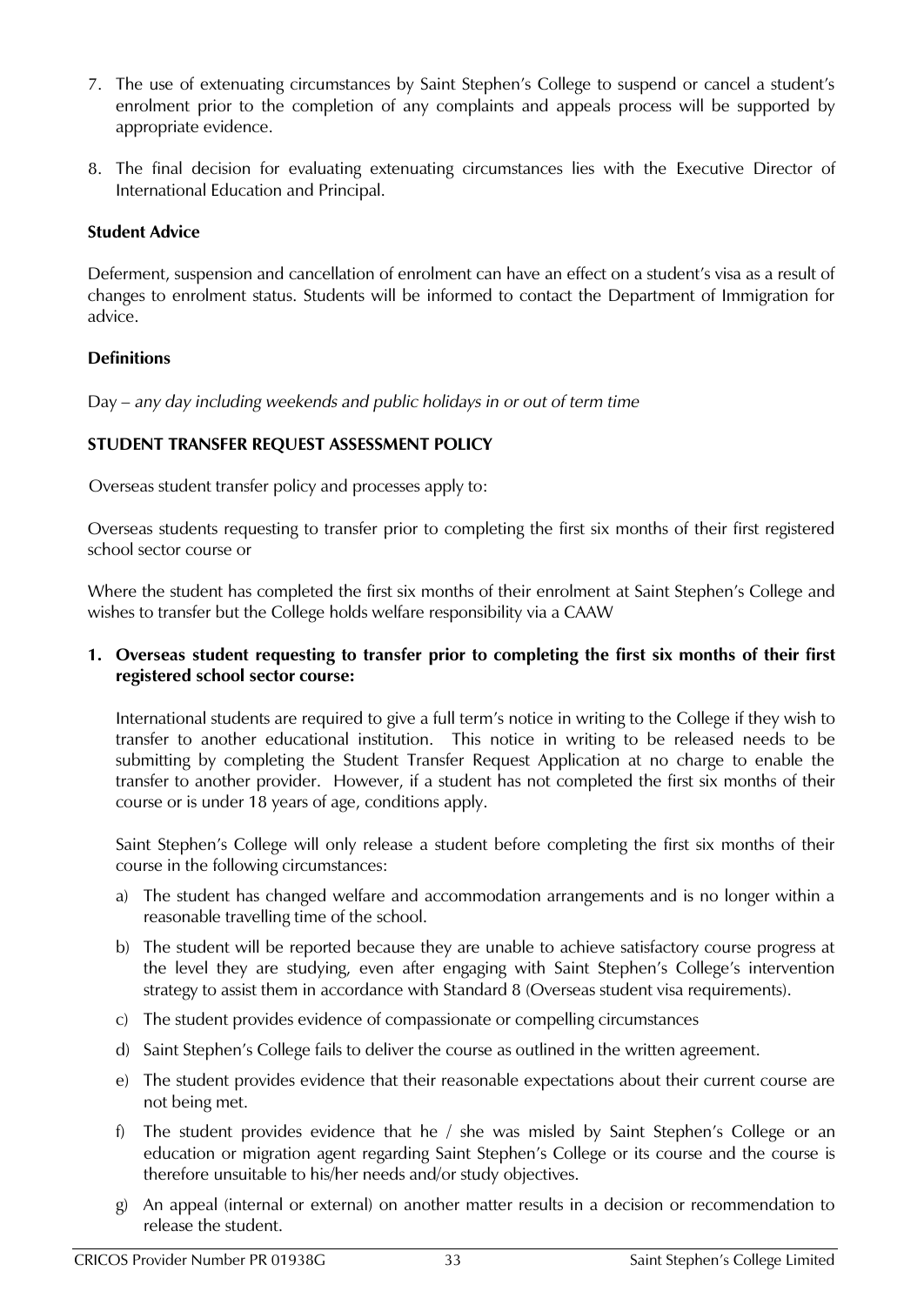Students under 18 years of age MUST also have:

- Written evidence that the student's parent(s)/legal guardian supports the transfer application.
- Written confirmation that the receiving provider will accept responsibility for and communicate with the student about approving the student's accommodation, support and general welfare arrangements from the proposed date of release where the student is not livening with a parent/legal guardian or a suitable nominated relative.

Saint Stephen's College with NOT agree to the transfer before the student completes the first six months of their registered school sector course in the following circumstances:

- a) The student's progress is likely to be academically disadvantaged.
- b) Saint Stephen's College is concerned that the student's application to transfer is a consequence of the adverse influence of another party
- c) The student has not had sufficient time to settle into a new environment in order to make an informed decision about transfer
- d) The student has not accessed the school support services which may assist with making adjustments to a new environment, including academic and personal counselling services
- e) To apply for transfer to another provider, students need to:
	- Complete an Application for Student Transfer Form available from the International Department.
	- Give the completed application form and a valid offer of enrolment from another provider to the International Department for assessment.
	- If under 18 years of age, attach written confirmation of the parent/s or legal guardian/s support for the transfer to the nominated provider.

In this case, the valid offer of enrolment must confirm the new provider's acceptance of responsibility for approving the student's accommodation, support and general welfare arrangements from the proposed date of the student's release from Saint Stephen's College*,*  in accordance with Standard 5 (Younger overseas students) of the 2018 National Code of Practice for Providers of Education and Training for Overseas Students.

Saint Stephen's College will assess the student's transfer request application and notify the student of a decision within 5 working days.

If Saint Stephen's College grants the student's transfer request, the student will be notified and the decision will be report to the Department of Immigration via PRISMS.

If Saint Stephen's College intends to refuse the student's transfer application request, Saint Stephen's College will provide the student with reasons for refusal in writing and include a copy of the College's complaints and appeals policy (page 33 of this document). The student has the right to access Saint Stephen's College's complaints and appeals process and has 20 working days to do this. The student's transfer request application will only be finalised in PRISMS after one of the following occurs:

- the student confirms in writing they choose to access College's complaints and appeals process, or
- the student confirms in writing they withdraw from any appeals process they have commenced, or
- the appeals process is completed and a decision has been made in favour of the student or Saint Stephen's College

Applications to transfer to another registered provider may have visa implications. The student is advised to contact the Department of Immigration office as soon as possible to discuss any implications. The address of the nearest office is: 299 Adelaide Street, Brisbane Qld 4000.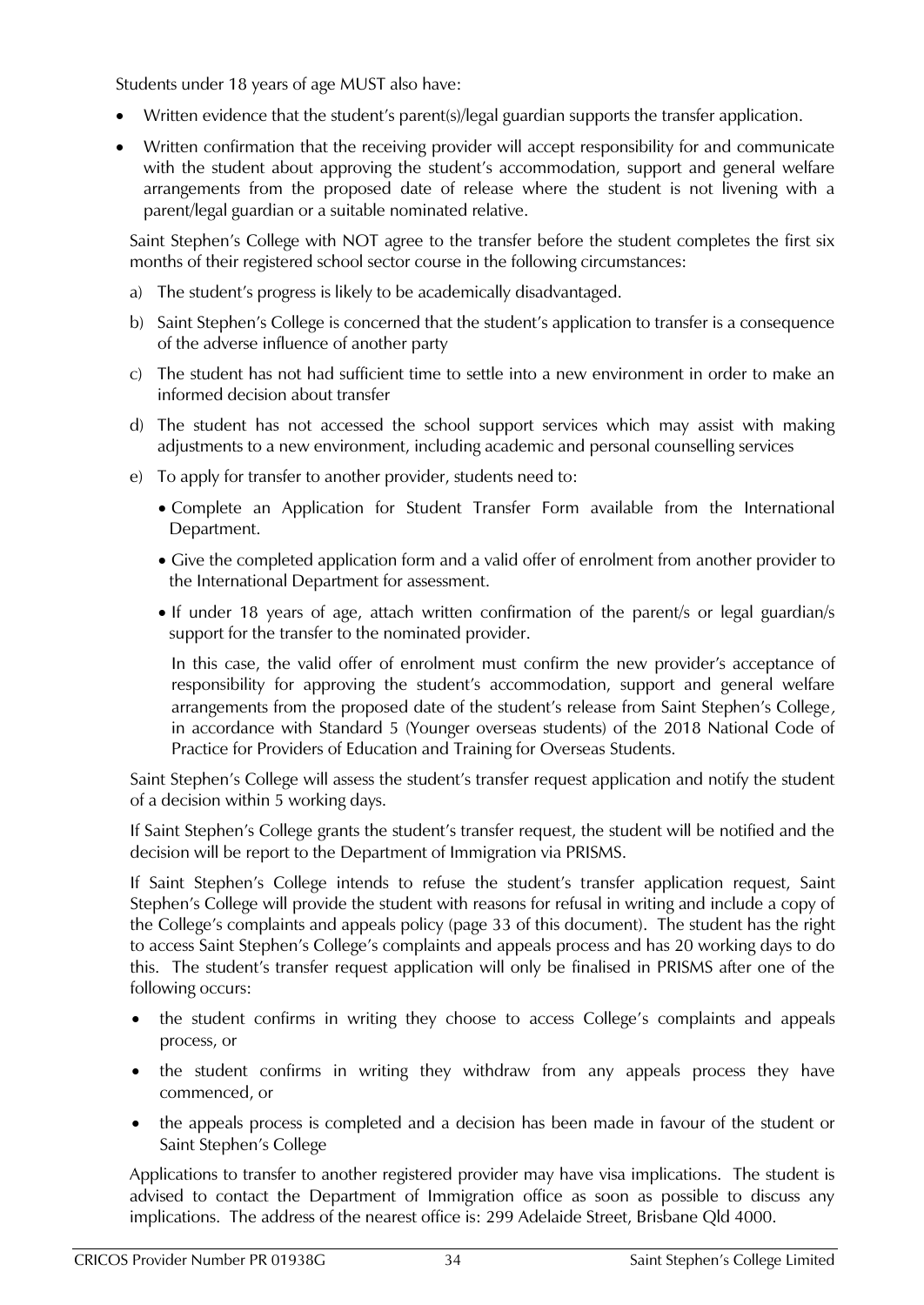See<https://immi.homeaffairs.gov.au/help-support/contact-us/offices-and-locations/list>*.*

#### **2. Students who are no longer subject to the transfer restriction but where Saint Stephen's College holds welfare responsibility via CAAW**

Students under 18 years of age MUST have:

- a) Written evidence that the student's parent(s)/legal guardian support the transfer application
- b) Written confirmation that the receiving provider will accept responsibility for and communicate with the student about approving the student's accommodation, support, and general welfare arrangements from the proposed date of release where the student is not living with a parent / legal guardian or a suitable nominated relative.
- c) To apply for transfer to another provider, student need to:
	- Complete an Application for Student Transfer Form available from the International Department.
	- Give the completed application form and a valid offer of enrolment from another provider to the International Department for assessment and response within 5 working days.
	- If under 18 years of age, attach written confirmation of the parent/s or legal guardian/s support for the transfer to the nominated provider.

In this case, the valid offer of enrolment must confirm the new provider's acceptance of responsibility for approving the student's accommodation, support and general welfare arrangements from the proposed date of the student's release from Saint Stephen's College*,*  in accordance with Standard 5 (Younger overseas students) of the 2018 National Code of Practice for Providers of Education and Training for Overseas Students.

Saint Stephen's College will negotiate the welfare transfer date with the receiving provider and will advise the student of the welfare transfer date within 10 working days.

Transfer to another registered provider may have visa implications. The student is advised to contact the Department of Immigration office as soon as possible to discuss any implications. See <https://immi.homeaffairs.gov.au/help-support/contact-us/offices-and-locations/list>*.* 

#### <span id="page-33-0"></span>**OTHER CONDITIONS**

Enrolment at Saint Stephen's College is conditional upon participation in academic, sport and cultural programs of the College.

<span id="page-33-1"></span>Enrolment at Saint Stephen's College is conditional upon adherence to College Policies as detailed in this document and on the College website. www.saintstephenscollege.net.au.